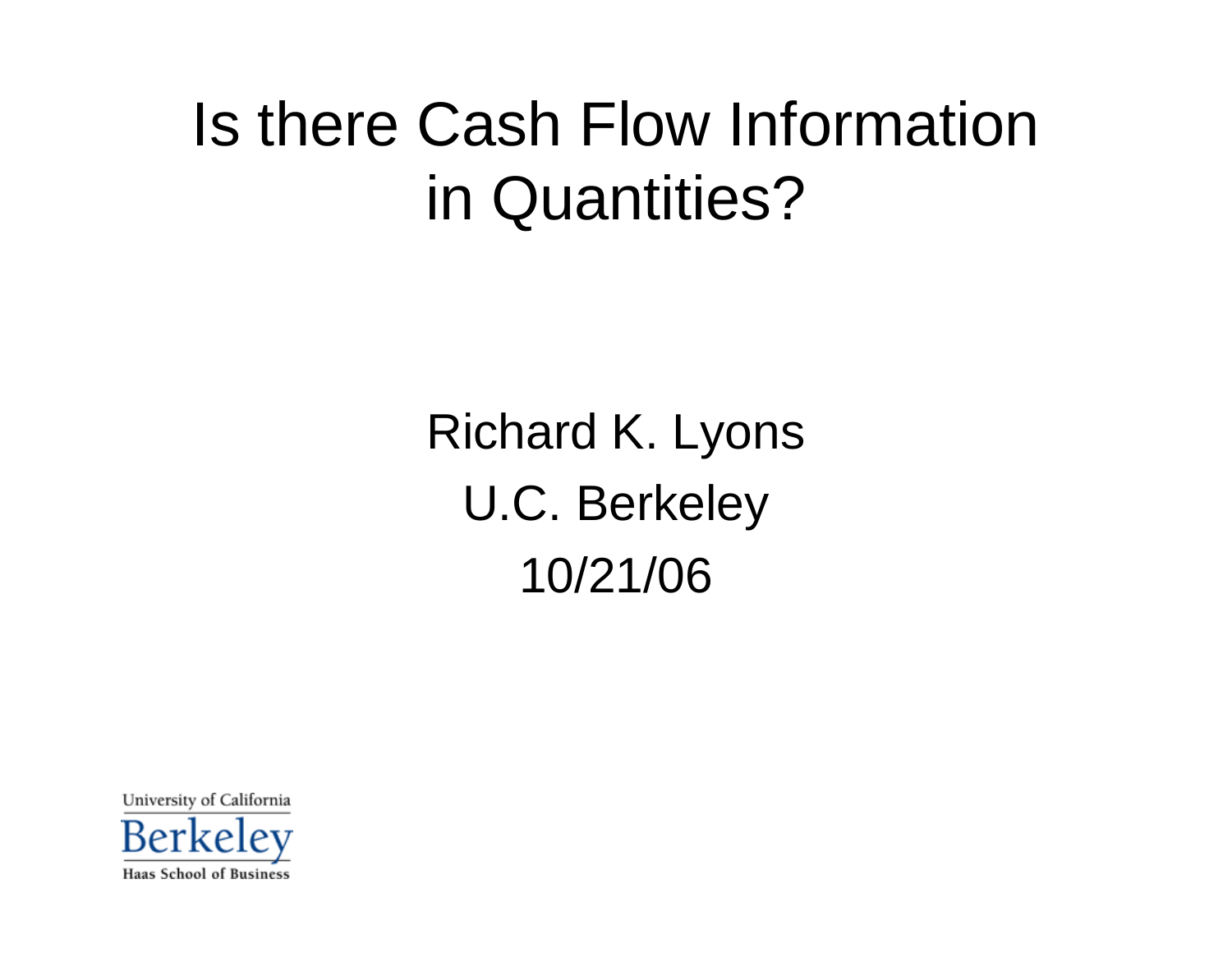# Hayek (AER 1945)

"knowledge of the circumstances of which we must make use never exists in <u>concentrated</u> or integrated form, but solely as dispersed bits of incomplete and frequently contradictory knowledge which all the separate individuals possess. The economic problem of society is thus … a problem of the utilization of knowledge not given to anyone in its totality. "

$$
Y_t = \sum_i Y_{it}
$$

Prices?Money demand? Interest rates?

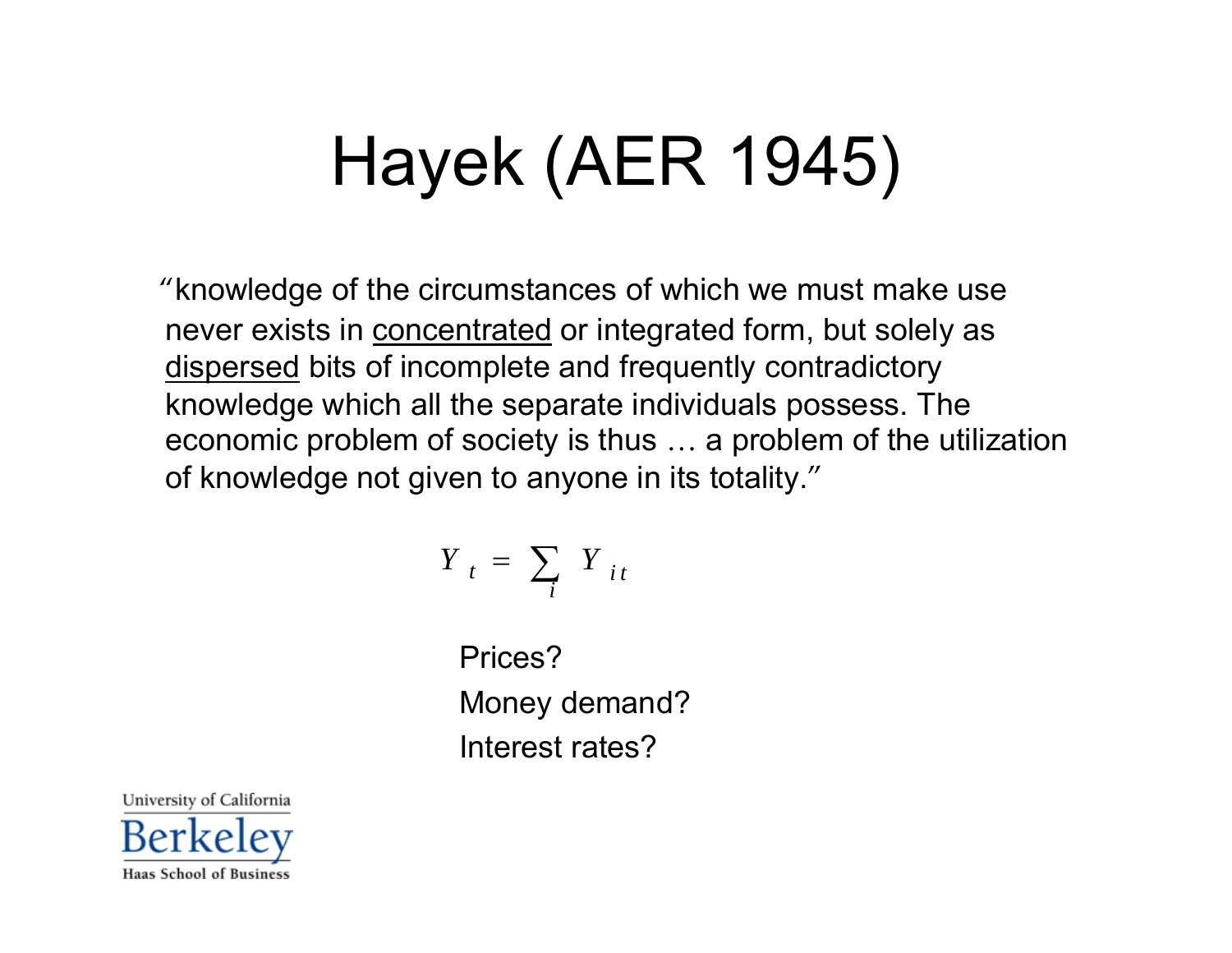[Introduction](#page-3-0) [The Model](#page--1-0) [Order flow and the Exchange Rate](#page--1-0) Data [Empirical Analysis](#page--1-0) [Conclusion](#page-24-0)

## Exchange Rate Fundamentals and Order Flow

## Martin D D Evans<sup>1</sup> and Richard K Lyons<sup>2</sup>

<sup>1</sup>Georgetown University and NBER, <sup>2</sup>U.C. Berkeley and NBER

March 2006

<span id="page-2-0"></span> $\left\{ \begin{array}{ccc} \square & \times & \overline{A} \end{array} \right.$  and  $\left\{ \begin{array}{ccc} \square & \times & \times & \overline{B} & \times \end{array} \right.$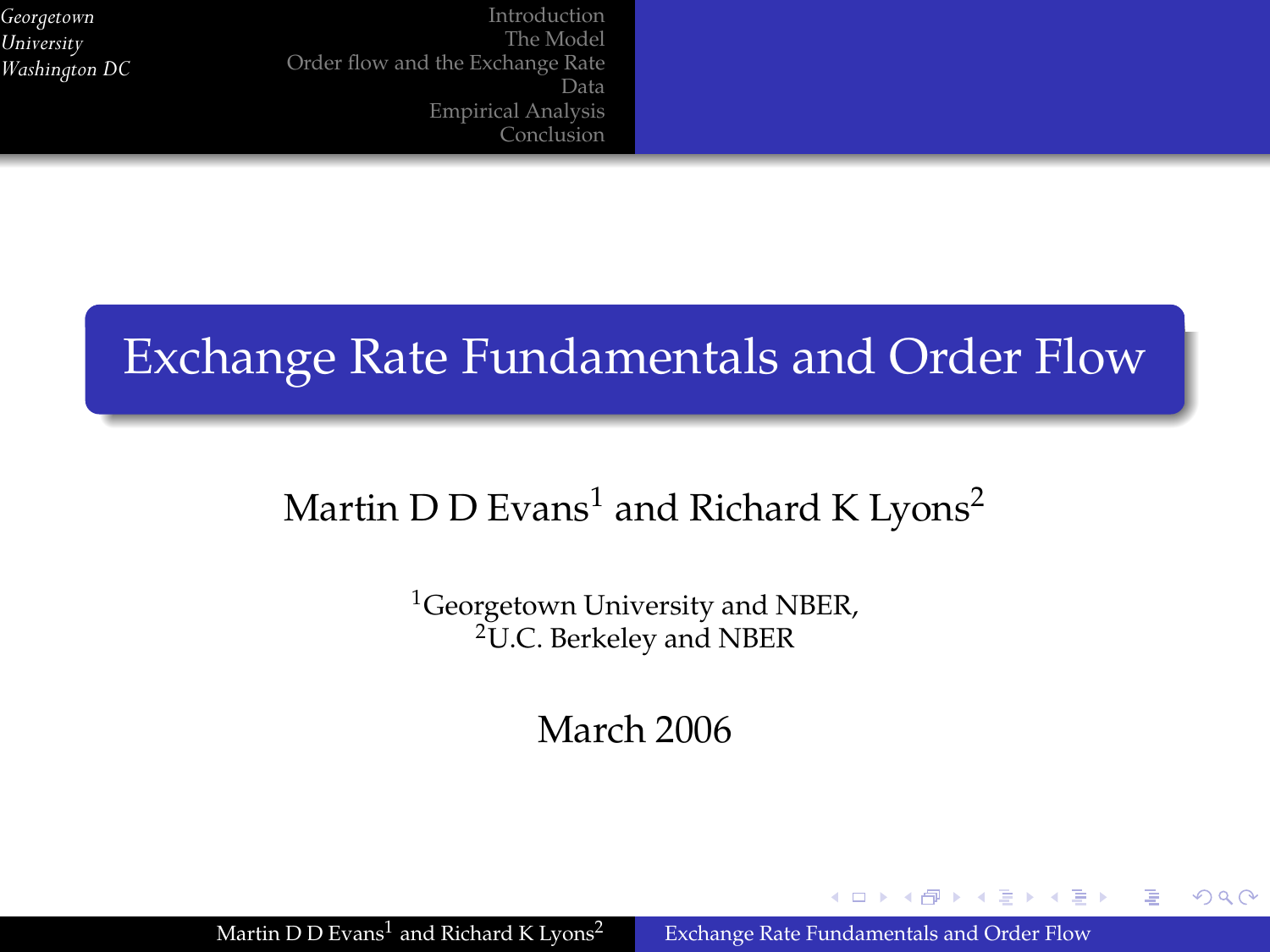#### [Introduction](#page-3-0)

[The Model](#page--1-0) [Order flow and the Exchange Rate](#page--1-0) Data [Empirical Analysis](#page--1-0) [Conclusion](#page-24-0)

**[Motivation](#page-3-0)** [Theoretical Results](#page--1-0) [Empirical Results](#page-5-0)

The is a good deal of pessimism surrounding attempts to model exchange rate dynamics.

*"no model based on such standard fundamentals ... will ever succeed in explaining or predicting a high percentage of the variation in the exchange rate, at least at short- or medium-term frequencies." Frankel and Rose (1995)*

<span id="page-3-0"></span>4 ロ ト ィ *同* ト ィ ヨ ト ィ ヨ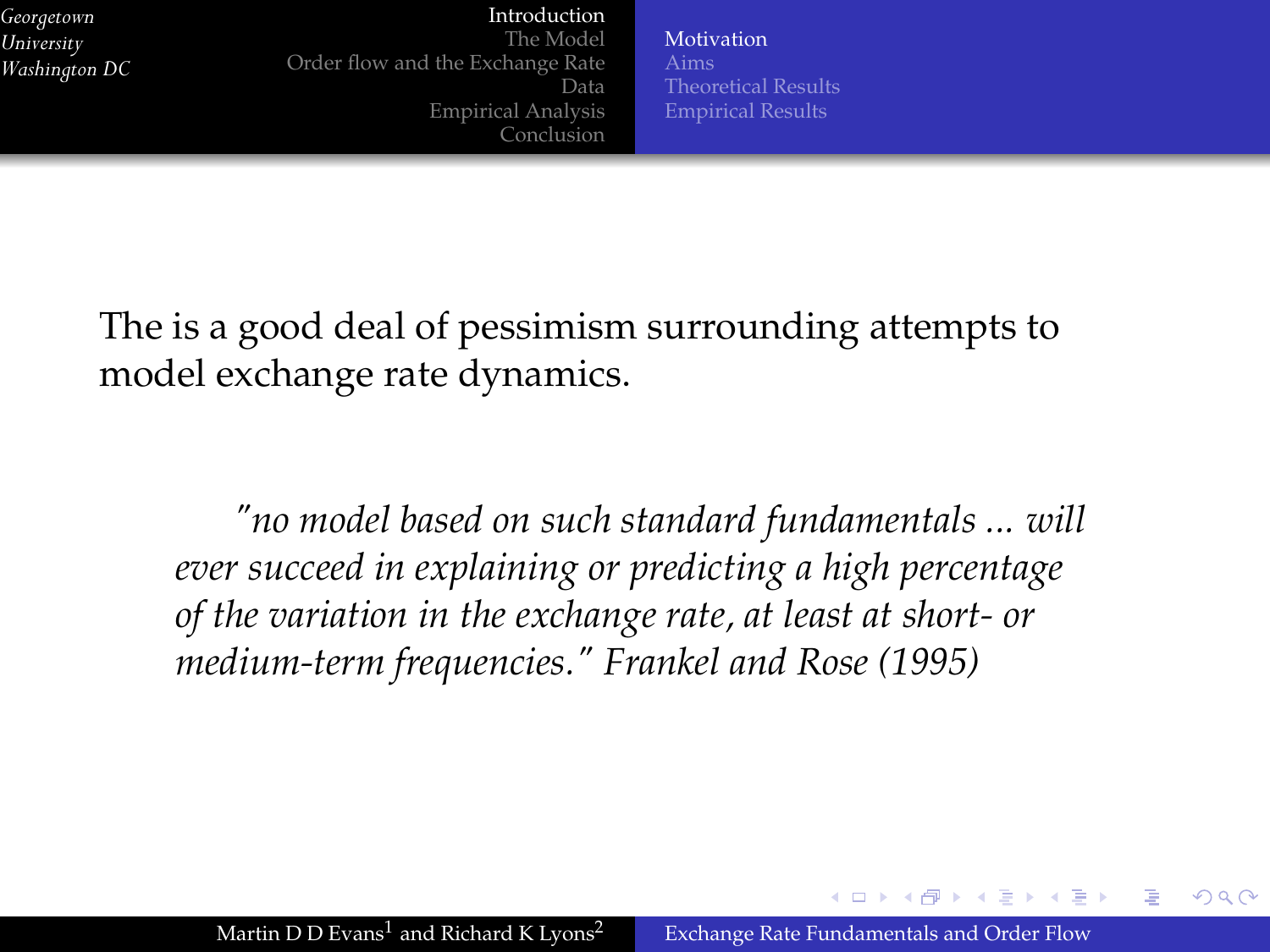#### [Introduction](#page-3-0)

[The Model](#page--1-0) [Order flow and the Exchange Rate](#page--1-0) Data [Empirical Analysis](#page--1-0) [Conclusion](#page-24-0)

[Motivation](#page-3-0) [Theoretical Results](#page--1-0) [Empirical Results](#page-5-0)

Consider the present value relation,

$$
s_t = (1 - b) \sum_{i=0}^{\infty} b^i \mathbb{E}_{t} f_{t+i}^M + (1 - b) \sum_{i=0}^{\infty} b^i \mathbb{E}_{t} f_{t+i}^U,
$$

Empirical analysis must be based on

$$
s_t = (1 - b) \sum_{i=0}^{\infty} b^i \widehat{\mathbb{E}}_t f_{t+i}^M + \xi_t,
$$
  

$$
\xi_t = (1 - b) \sum_{i=0}^{\infty} b^i \mathbb{E}_t f_{t+i}^U + (1 - b) \sum_{i=0}^{\infty} b^i (\mathbb{E}_t - \widehat{\mathbb{E}}_t) f_{t+i}^M.
$$

- Efforts to empirically identify  $\mathbb{E}_t f_{t+i}^{\mathrm{U}}$  have been unsuccessful.
- This paper is targets  $(\mathbb{E}_t \mathbb{E}_t) f_{t+i}^{\mathsf{M}}$

 $\left\{ \begin{array}{ccc} 1 & 0 & 0 & 0 \\ 0 & 0 & 0 & 0 \\ 0 & 0 & 0 & 0 \\ 0 & 0 & 0 & 0 \\ 0 & 0 & 0 & 0 \\ 0 & 0 & 0 & 0 \\ 0 & 0 & 0 & 0 \\ 0 & 0 & 0 & 0 \\ 0 & 0 & 0 & 0 \\ 0 & 0 & 0 & 0 \\ 0 & 0 & 0 & 0 \\ 0 & 0 & 0 & 0 & 0 \\ 0 & 0 & 0 & 0 & 0 \\ 0 & 0 & 0 & 0 & 0 \\ 0 & 0 & 0 & 0 & 0 \\ 0 & 0 & 0 & 0 & 0 \\ 0$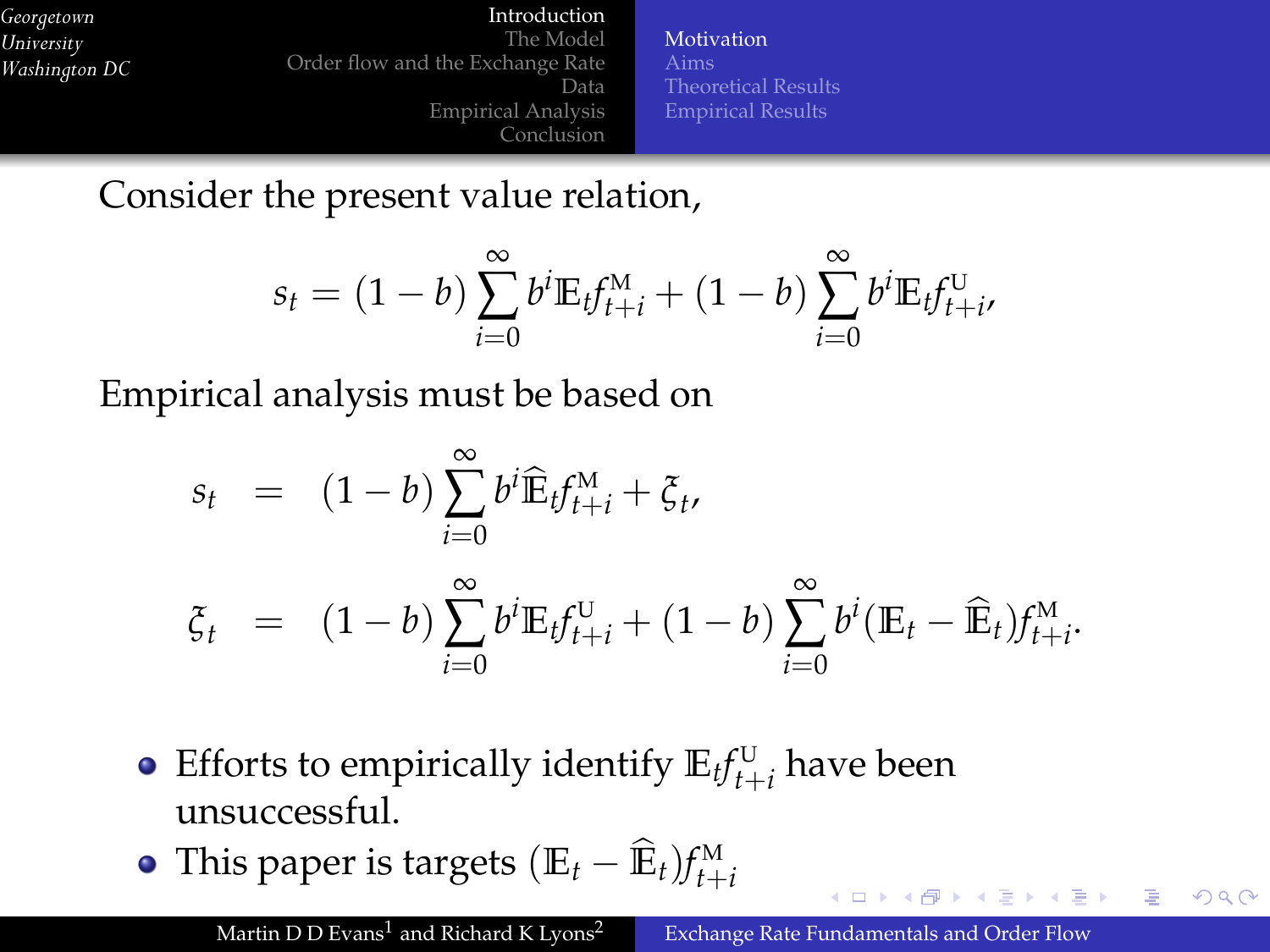#### [Introduction](#page-3-0)

[The Model](#page--1-0) [Order flow and the Exchange Rate](#page--1-0) Data [Empirical Analysis](#page--1-0) [Conclusion](#page-24-0) [Theoretical Results](#page--1-0) [Empirical Results](#page-9-0)

Transaction flows are contemporaneously correlated with excess returns.

メロトメ部 トメミトメミト

<span id="page-5-0"></span>舌

 $299$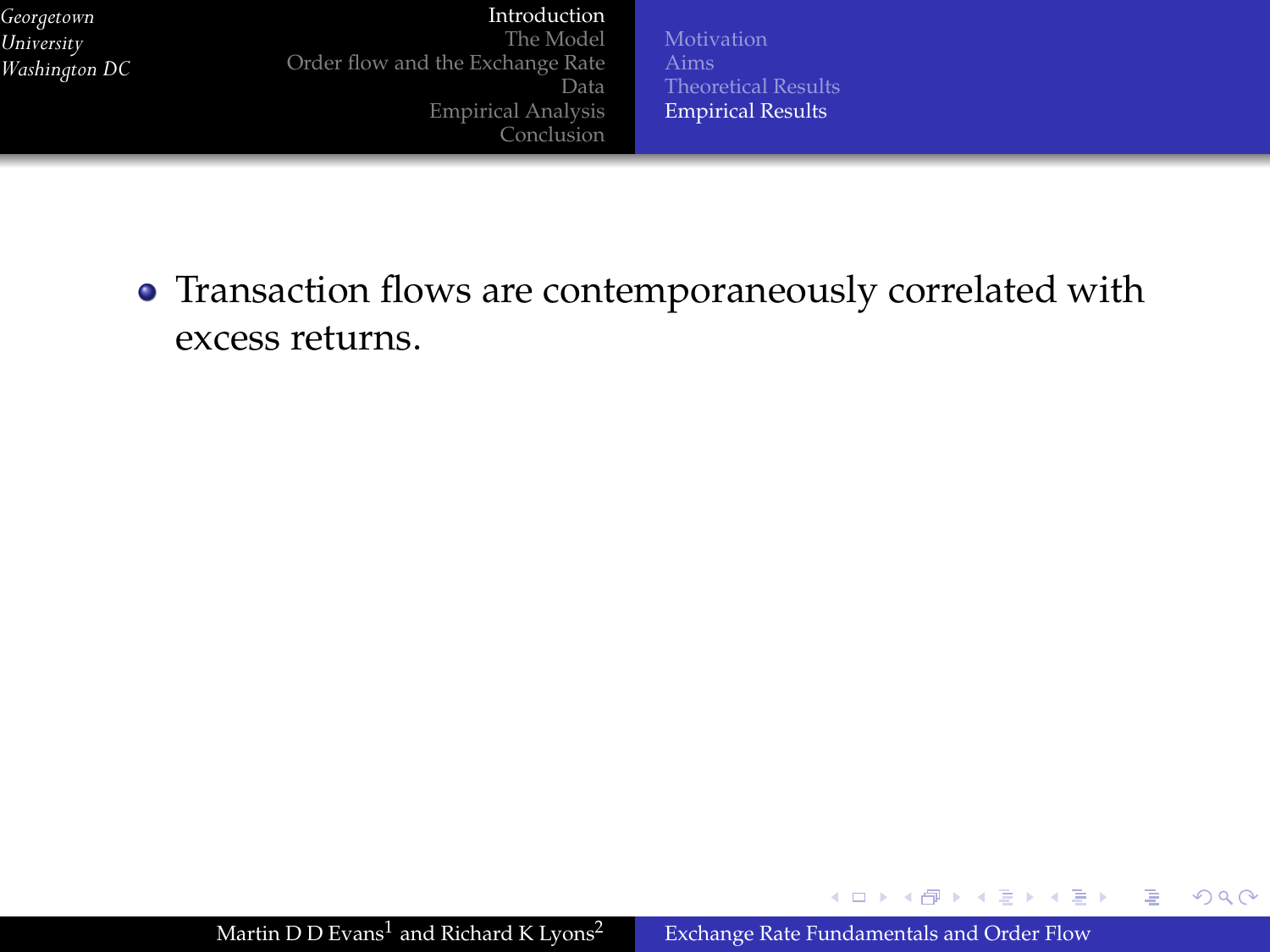#### [Introduction](#page-3-0)

[The Model](#page--1-0) [Order flow and the Exchange Rate](#page--1-0) Data [Empirical Analysis](#page--1-0) [Conclusion](#page-24-0)

[Theoretical Results](#page--1-0) [Empirical Results](#page-9-0)

- Transaction flows are contemporaneously correlated with excess returns.
- The real-time errors in estimating fundamentals display significant autocorrelation.

 $\left\{ \begin{array}{ccc} 1 & 0 & 0 & 0 \\ 0 & 0 & 0 & 0 \\ 0 & 0 & 0 & 0 \\ 0 & 0 & 0 & 0 \\ 0 & 0 & 0 & 0 \\ 0 & 0 & 0 & 0 \\ 0 & 0 & 0 & 0 \\ 0 & 0 & 0 & 0 \\ 0 & 0 & 0 & 0 \\ 0 & 0 & 0 & 0 \\ 0 & 0 & 0 & 0 \\ 0 & 0 & 0 & 0 & 0 \\ 0 & 0 & 0 & 0 & 0 \\ 0 & 0 & 0 & 0 & 0 \\ 0 & 0 & 0 & 0 & 0 \\ 0 & 0 & 0 & 0 & 0 \\ 0$ 

 $QQ$ 

э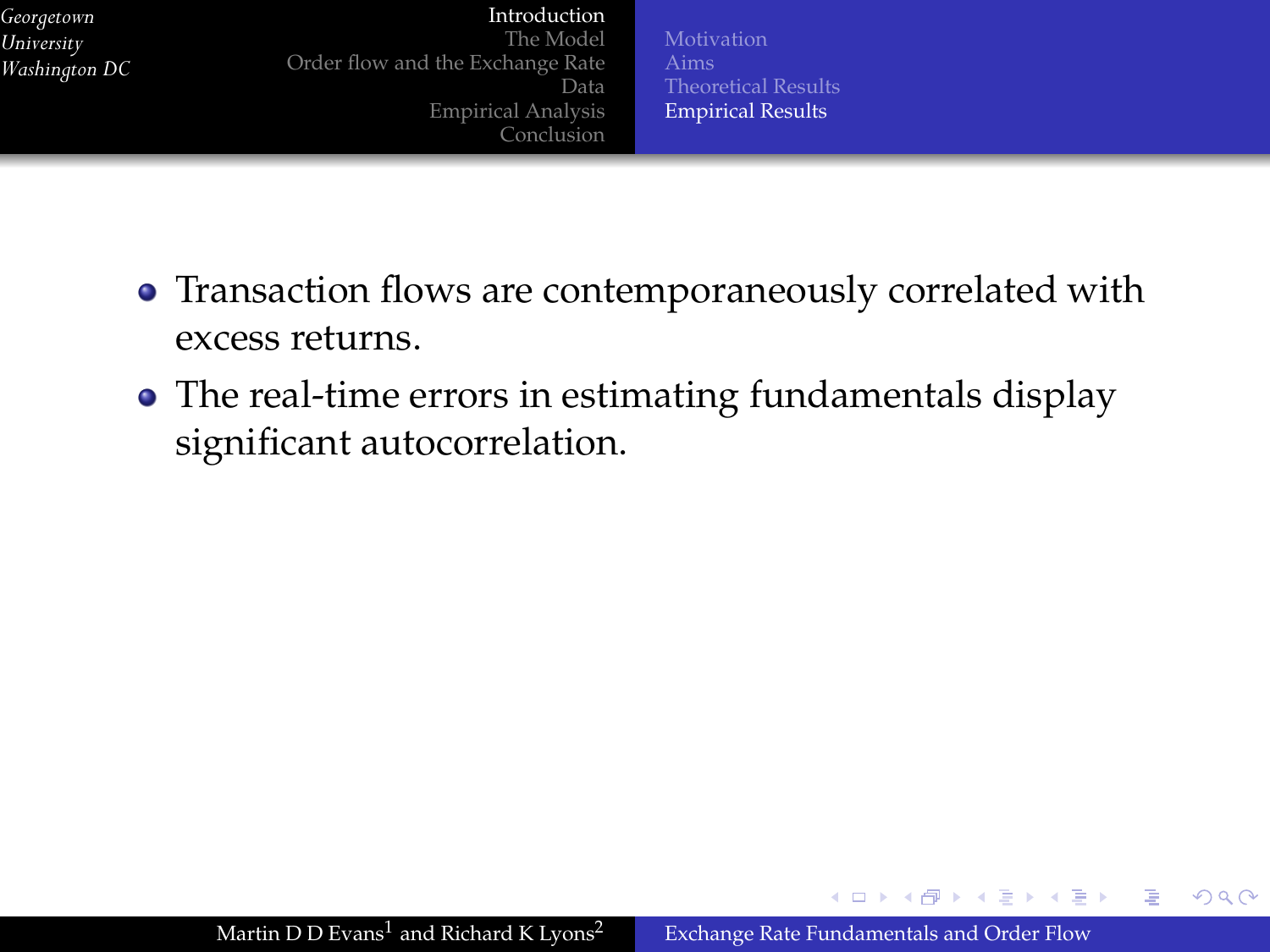#### [Introduction](#page-3-0)

[The Model](#page--1-0) [Order flow and the Exchange Rate](#page--1-0) Data [Empirical Analysis](#page--1-0) [Conclusion](#page-24-0)

**[Motivation](#page-3-0)** [Theoretical Results](#page--1-0) [Empirical Results](#page-9-0)

- Transaction flows are contemporaneously correlated with excess returns.
- The real-time errors in estimating fundamentals display significant autocorrelation.
- Transaction flows forecast future macro variables such as output growth, money growth, and inflation.

イロト イ母 トイヨ トイヨト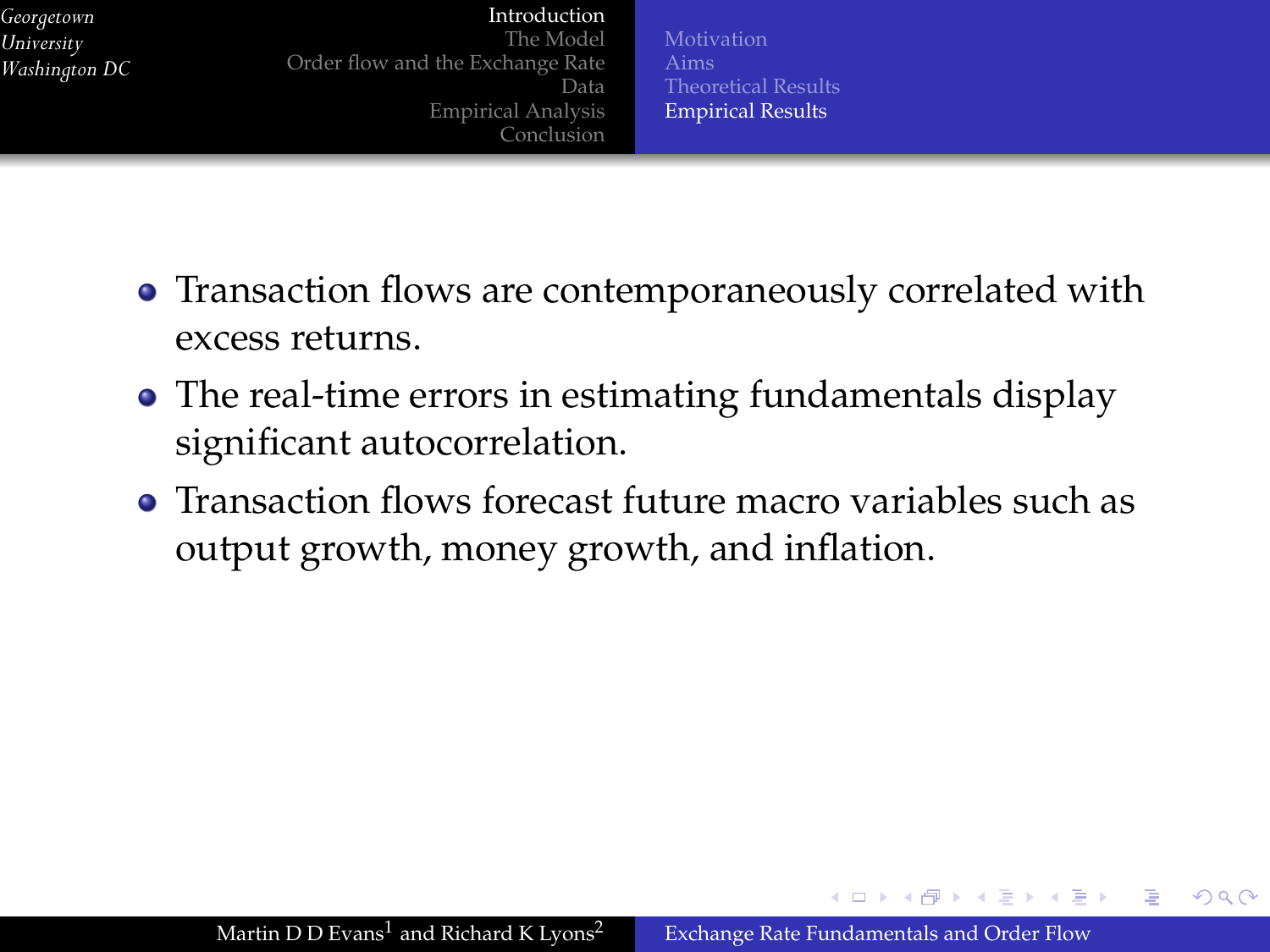#### [Introduction](#page-3-0)

[The Model](#page--1-0) [Order flow and the Exchange Rate](#page--1-0) Data [Empirical Analysis](#page--1-0) [Conclusion](#page-24-0)

**[Motivation](#page-3-0)** [Theoretical Results](#page--1-0) [Empirical Results](#page-9-0)

- Transaction flows are contemporaneously correlated with excess returns.
- The real-time errors in estimating fundamentals display significant autocorrelation.
- Transaction flows forecast future macro variables such as output growth, money growth, and inflation.
- Though flows convey new information about future fundamentals, much of this information is still not impounded in the spot rate one quarter later.

イロト イ母 トイヨ トイヨト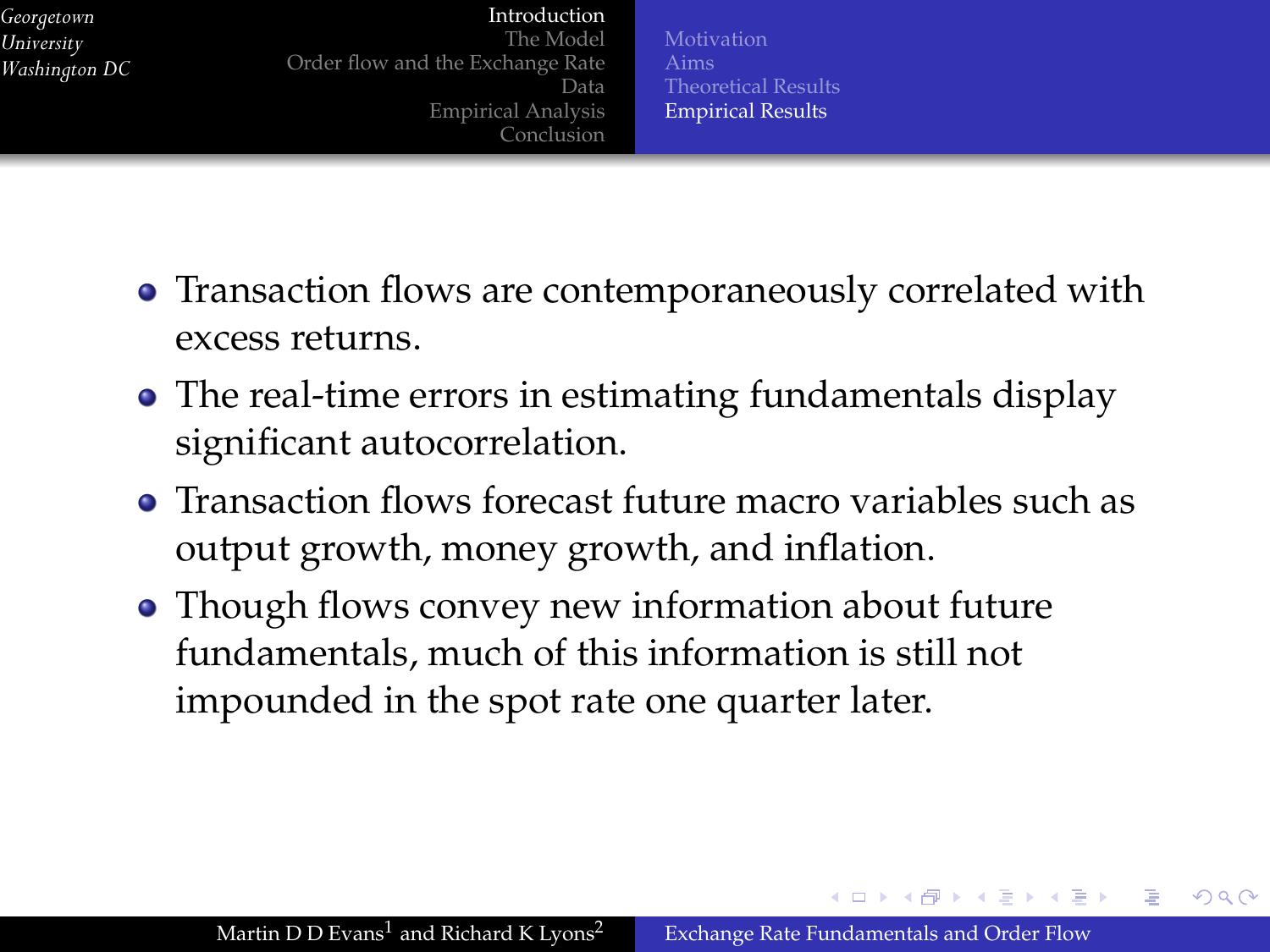#### [Introduction](#page-3-0)

[The Model](#page--1-0) [Order flow and the Exchange Rate](#page--1-0) Data [Empirical Analysis](#page--1-0) [Conclusion](#page-24-0)

**[Motivation](#page-3-0)** [Theoretical Results](#page--1-0) [Empirical Results](#page-5-0)

- Transaction flows are contemporaneously correlated with excess returns.
- The real-time errors in estimating fundamentals display significant autocorrelation.
- Transaction flows forecast future macro variables such as output growth, money growth, and inflation.
- Though flows convey new information about future fundamentals, much of this information is still not impounded in the spot rate one quarter later.
- **Transaction flows forecast future excess returns.**

<span id="page-9-0"></span>イロト イ母 トイヨ トイヨト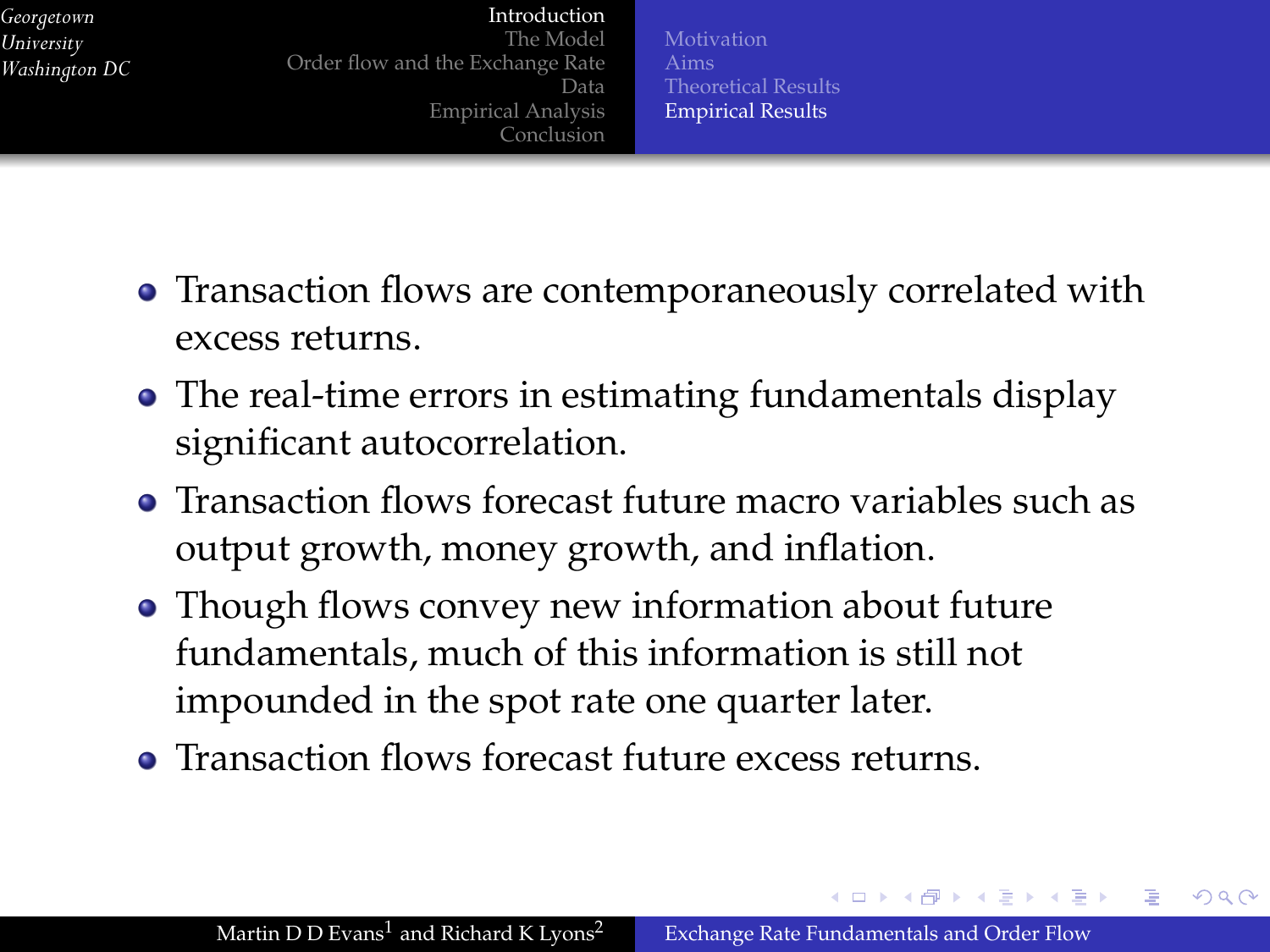[Introduction](#page-3-0) [The Model](#page--1-0) [Order flow and the Exchange Rate](#page--1-0) Data [Empirical Analysis](#page--1-0) [Conclusion](#page-24-0)

[Spot Prices and Order Flow](#page-10-0) [Fundamentals](#page-11-0) [Real-Time Estimates](#page-12-0)

Spot rates USD/EUR, and order flows from 6 end-user segments (disaggregated by trade location):

- US and non-US based non-financial corporations,
- US non-US based investors (such as mutual funds and pension funds)
- US non-US based leveraged traders (such as hedge funds and proprietary traders).
- Source: Citibank. Span: January 1993 to June 1999:

<span id="page-10-0"></span>イロト イ押 トイラト イラト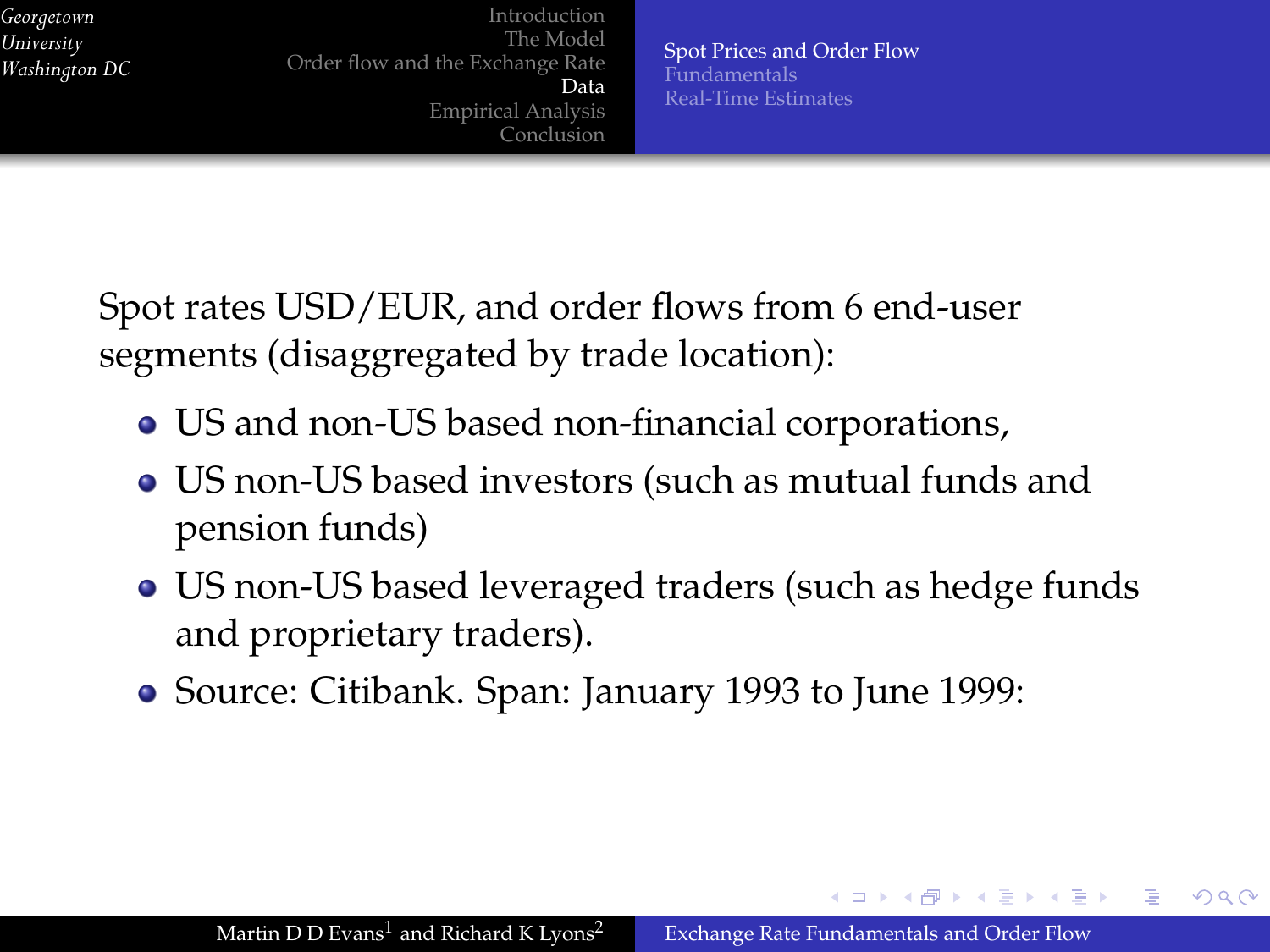[Introduction](#page-3-0) [The Model](#page--1-0) [Order flow and the Exchange Rate](#page--1-0) Data [Empirical Analysis](#page--1-0) [Conclusion](#page-24-0)

[Spot Prices and Order Flow](#page-10-0) [Fundamentals](#page-11-0) [Real-Time Estimates](#page-12-0)

We compute real-time estimates of the following variables:

- GDP (US and German)
- CPI Inflation (US and German),
- M1 Monetary Growth, (US and German)
- Source Money Market Services (MMS)

<span id="page-11-0"></span>イロト イ母 トイヨ トイヨト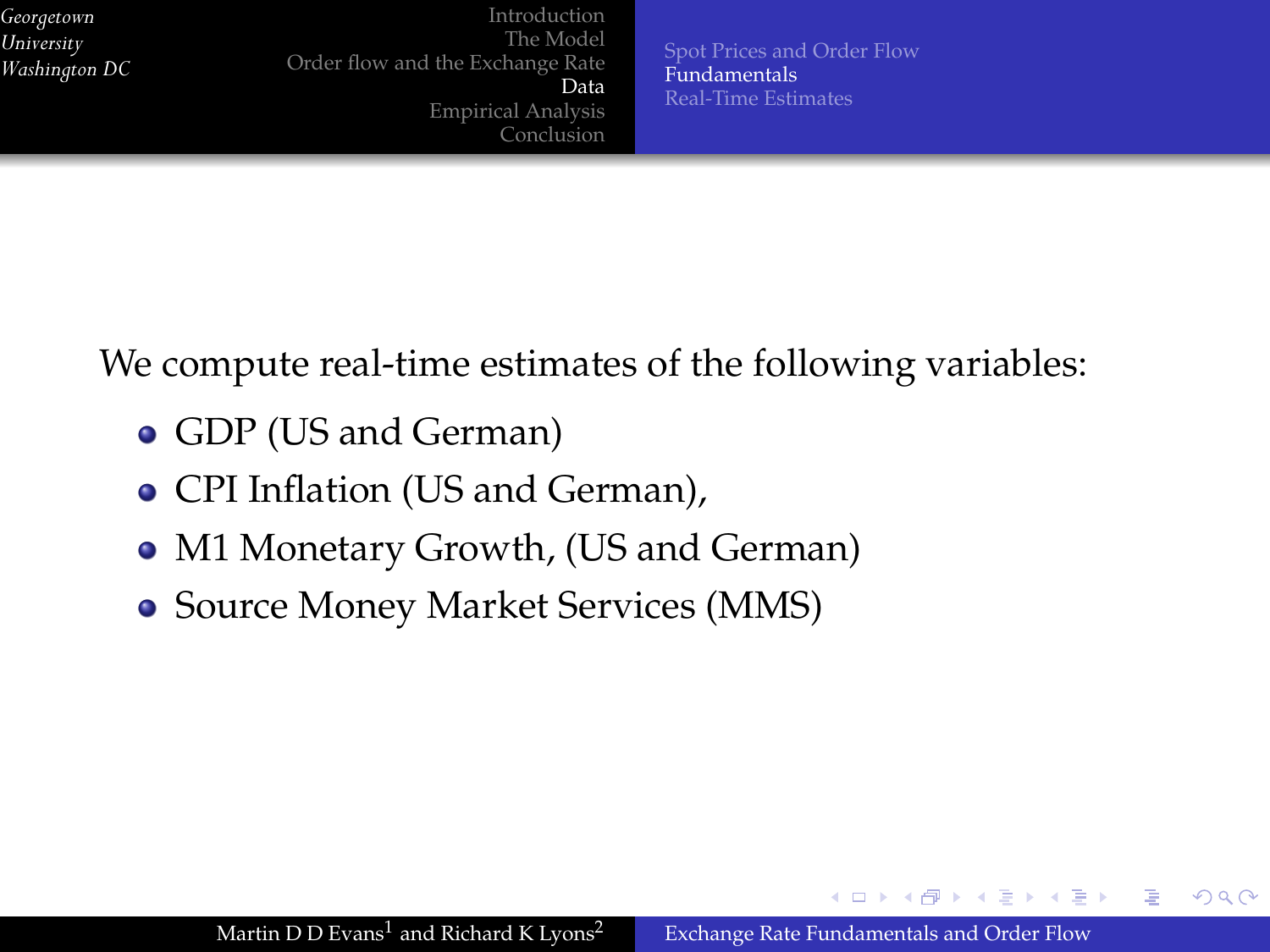[Introduction](#page-3-0) [The Model](#page--1-0) [Order flow and the Exchange Rate](#page--1-0) Data [Empirical Analysis](#page--1-0) [Conclusion](#page-24-0)

[Spot Prices and Order Flow](#page-10-0) [Real-Time Estimates](#page-12-0)

The real-time estimate of variable  $\varkappa_t$  is  $\mathbb{E}[\varkappa_t|\Omega_t^{\mathcal{P}}]$  where  $\Omega_t^{\mathcal{P}}$  is an information set that comprises the history of macro data releases up to date *t*.

- For US variables,  $\Omega_t^{\rm P}$  comprises the history of 21 data releases at the quarterly and monthly frequency.
- For German variables.  $\Omega_t^{\rm P}$  comprises 14 monthly data releases.
- Not the same as "real-time data".
- Methodology: MLE + Kalman Filtering with "bells and whistles", see Evans "Where Are We Now?: Real-Time Estimates of the Macro Economy" IJCB, 2005

<span id="page-12-0"></span>イロト イ母 トイヨ トイヨト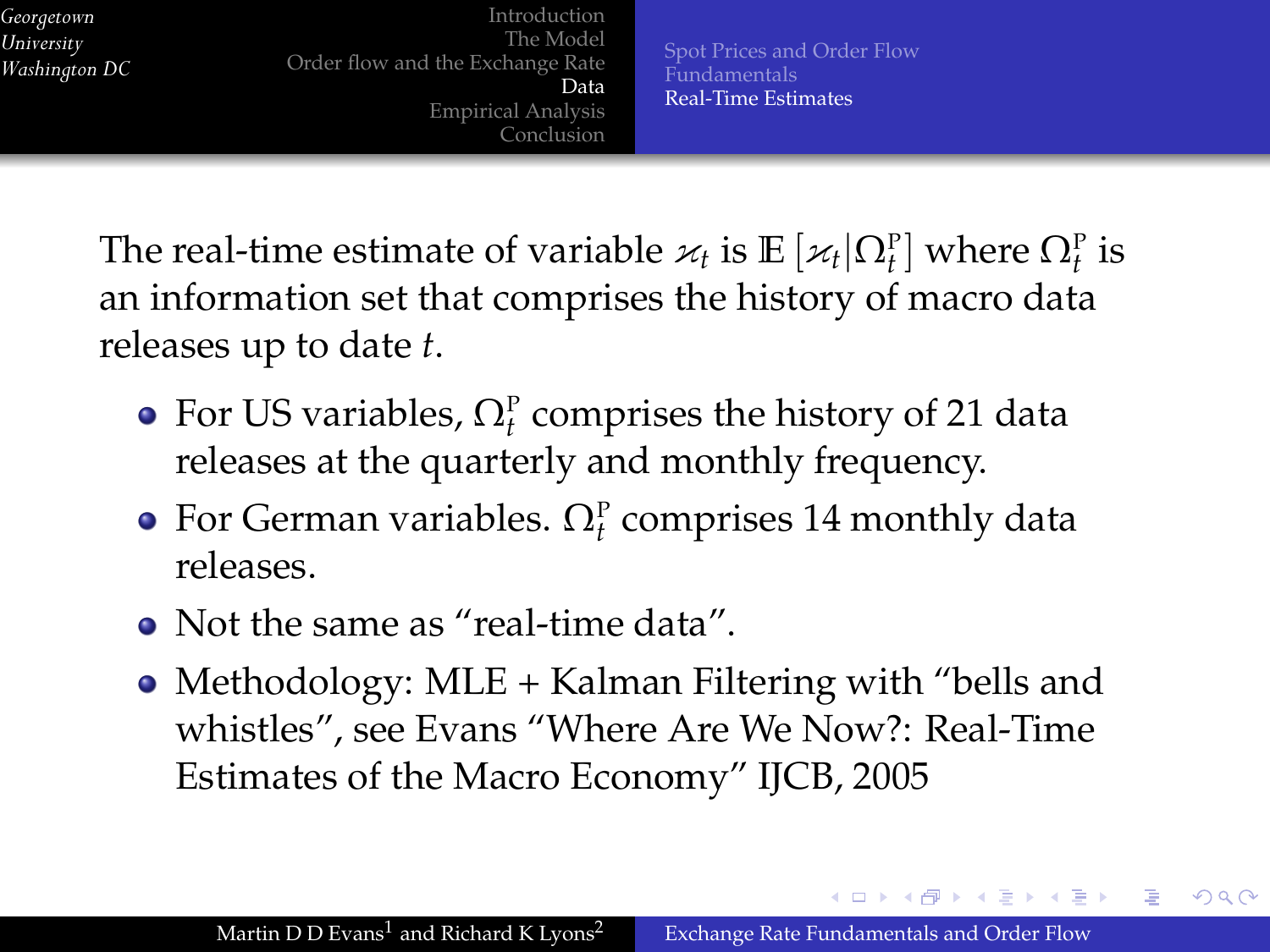[Introduction](#page-3-0) [The Model](#page--1-0) [Order flow and the Exchange Rate](#page--1-0) Data [Empirical Analysis](#page--1-0) [Conclusion](#page-24-0)

[Spot Prices and Order Flow](#page-10-0) [Real-Time Estimates](#page-12-0)



<span id="page-13-0"></span>Martin D D Evans<sup>1</sup> and Richard K Lyons<sup>2</sup> [Exchange Rate Fundamentals and Order Flow](#page-2-0)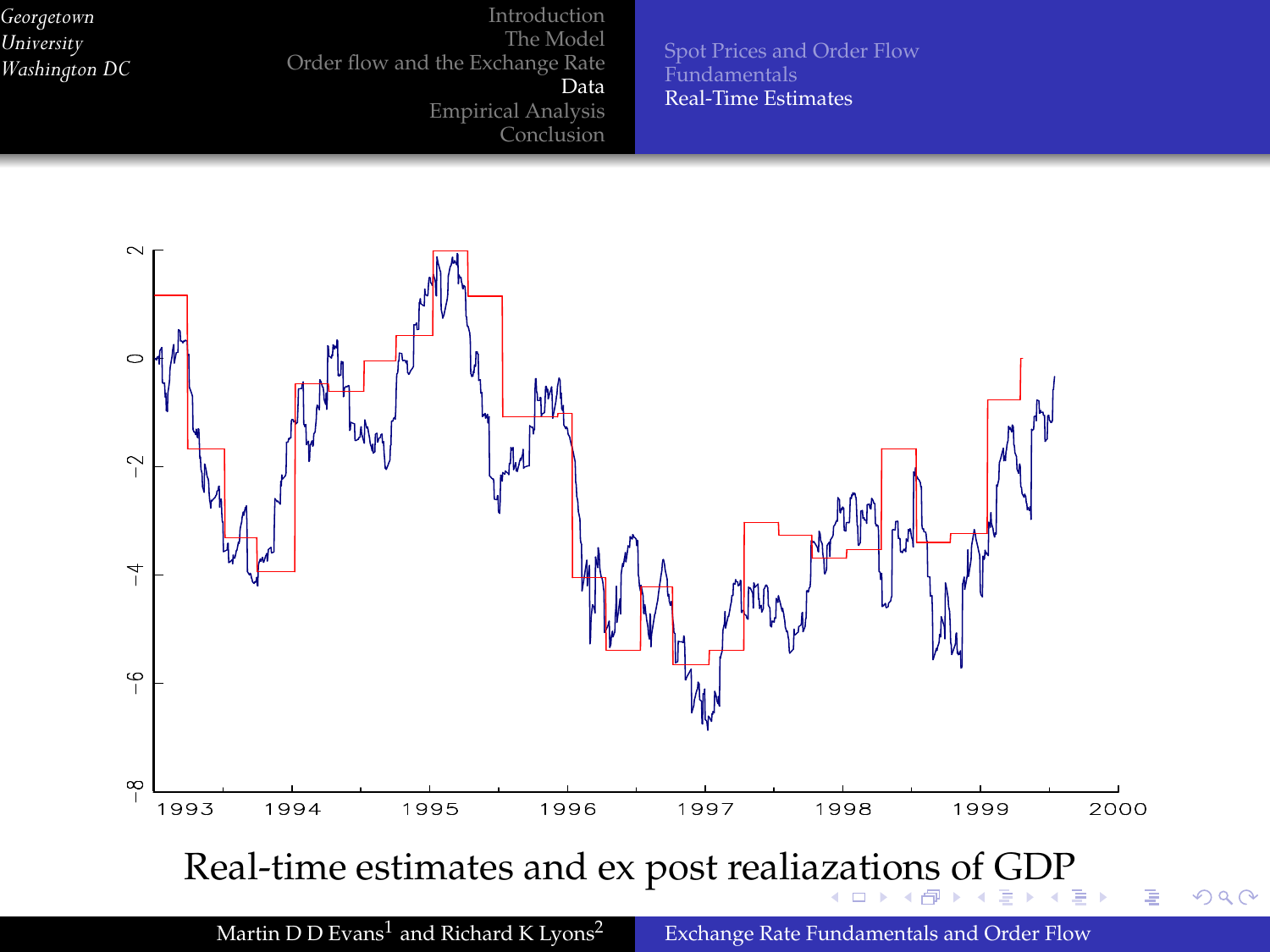|     | Introduction                     | Proposition 4                        |
|-----|----------------------------------|--------------------------------------|
| DC. | The Model                        | Spot Rates and Fundamentals          |
|     | Order flow and the Exchange Rate | Proposition 5                        |
|     | Data                             | Forecasting Fundamentals             |
|     | <b>Empirical Analysis</b>        | How fast is Information Aggregation? |
|     | Conclusion                       | <b>Forecasting Excess Returns</b>    |

Under Proposition 1 and 3, changes in future fundamentals are related to spot rates and order flows by

$$
\Delta f_{t+h} = \beta_s \left( s_t - \mathbb{E}_t^{\mathcal{D}} f_t \right) + \beta_x \left( x_t - \mathbb{E}_t^{\mathcal{D}} x_t \right) + \epsilon_{t+h},
$$

where

*Georgetown Georgetown University Washington DC University*

 $W<sub>a</sub>$ *shinator* 

$$
\beta_{x} = \frac{\phi \pi \kappa \mathbf{V} \left( \nabla \mathbb{E}_{t}^{H} \mathbf{y}_{t+1} \right) \left( A^{h-1} \right)' C' \mathbf{1}_{2}'}{\mathbf{V} \left( x_{t} - \mathbb{E}_{t}^{D} x_{t} \right)} + \frac{\phi^{*} \pi \kappa^{*} \mathbf{V} \left( \nabla \mathbb{E}_{t}^{H^{*}} \mathbf{y}_{t+1} \right) \left( A^{h-1} \right)}{\mathbf{V} \left( x_{t} - \mathbb{E}_{t}^{D} x_{t} \right)} + \frac{\mathbf{CV} \left( o_{t}, \Delta f_{t+h} \right)}{\mathbf{V} \left( x_{t} - \mathbb{E}_{t}^{D} x_{t} \right)}.
$$

 $+$ 

 $\mathcal{A} \oplus \mathcal{B}$  and  $\mathcal{A} \oplus \mathcal{B}$  and  $\mathcal{B}$ 

 $299$ 

<span id="page-14-0"></span>∍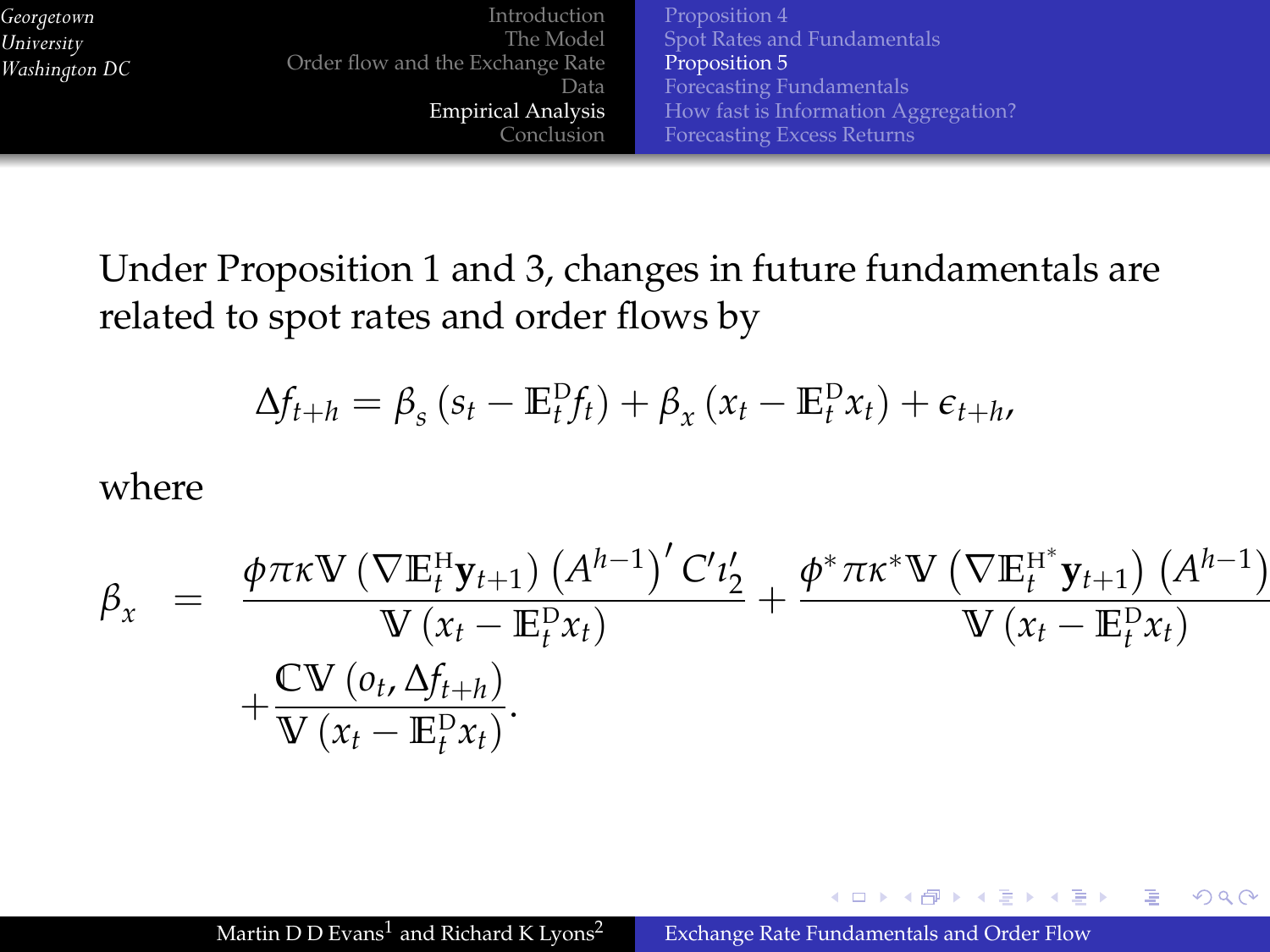| Georgetown    | Introduction                     | Proposition 4                        |
|---------------|----------------------------------|--------------------------------------|
| University    | The Model                        | Spot Rates and Fundamentals          |
| Washington DC | Order flow and the Exchange Rate | Proposition 5                        |
|               | Data                             | Forecasting Fundamentals             |
|               | <b>Empirical Analysis</b>        | How fast is Information Aggregation? |
|               | Conclusion                       | <b>Forecasting Excess Returns</b>    |

| Table 3: Granger Causality Significance Levels                                                                                                                                             |                      |                      |  |  |  |  |
|--------------------------------------------------------------------------------------------------------------------------------------------------------------------------------------------|----------------------|----------------------|--|--|--|--|
| Variable to be Forecast                                                                                                                                                                    | Forecasting Variable |                      |  |  |  |  |
|                                                                                                                                                                                            | Order Flows          | <b>Exchange Rate</b> |  |  |  |  |
| Money Growth-US                                                                                                                                                                            | 0.00                 | 0.72                 |  |  |  |  |
| Output Growth-US                                                                                                                                                                           | 0.00                 | 0.01                 |  |  |  |  |
| Inflation-US                                                                                                                                                                               | 0.47                 | 0.09                 |  |  |  |  |
| Money Growth—Germany                                                                                                                                                                       | 0.79                 | 0.72                 |  |  |  |  |
| Output Growth—Germany                                                                                                                                                                      | 0.44                 | 0.96                 |  |  |  |  |
| Inflation-Germany                                                                                                                                                                          | 0.00                 | 0.71                 |  |  |  |  |
| Notes: Table presents marginal significance levels of tests whether end-user flows Granger<br>cause three macro variables: output growth, money growth, and inflation. The tests are based |                      |                      |  |  |  |  |
| on a monthly-frequency VAR for money and inflation, and a quarterly-frequency VAR for                                                                                                      |                      |                      |  |  |  |  |
| output growth. All the VARs include one lag of each of the following: the rate of exchange-                                                                                                |                      |                      |  |  |  |  |
| rate depreciation, the macro variable, and the 6 end-user flow segments.                                                                                                                   |                      |                      |  |  |  |  |

イロトメ 御 トメ 君 トメ 君 トー

 $299$ 

重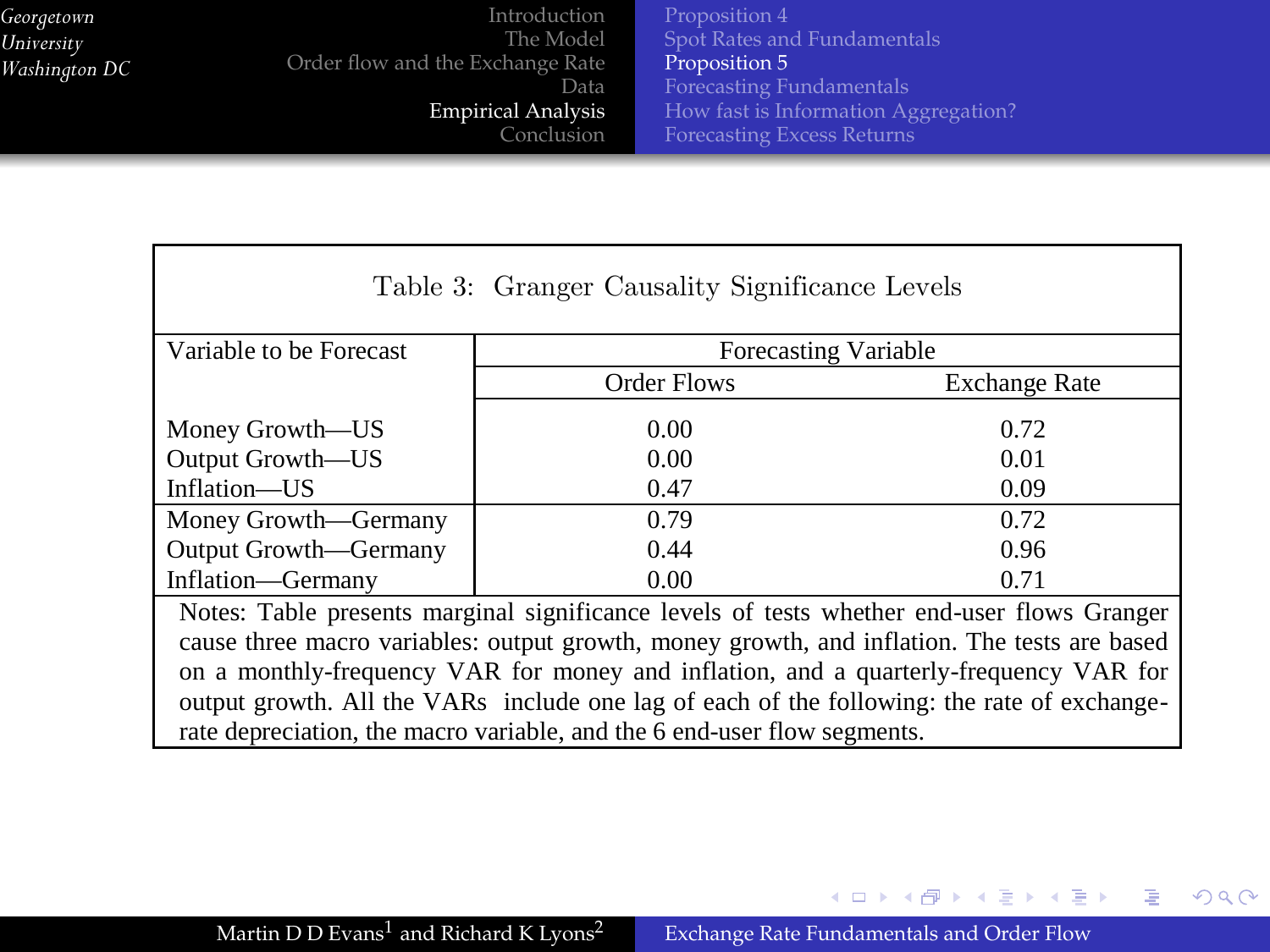| Georgetown<br>University<br>Washington DC | Introduction<br>The Model<br>Order flow and the Exchange Rate<br>Data<br><b>Empirical Analysis</b> | Proposition 4<br>Spot Rates and Fundamentals<br>Proposition 5<br>Forecasting Fundamentals<br>How fast is Information Aggregation? |
|-------------------------------------------|----------------------------------------------------------------------------------------------------|-----------------------------------------------------------------------------------------------------------------------------------|
|                                           |                                                                                                    |                                                                                                                                   |
|                                           | Conclusion                                                                                         | Forecasting Excess Returns                                                                                                        |

Consider forecasting regressions of the form:

$$
\Delta^h y_{t+h} = a_1 \Delta^k y_t + a_2 \Delta^k s_t + \sum_{n=1}^6 \omega_j x_{j,t}^k + \eta_{t+h'} \tag{1}
$$

- $\Delta^h$ y<sub>*j*+*h*</sub> denotes the *h*−period change in the macro variable  $y$  ending at  $t + h$ ,
- $\Delta^k s_t$  is the rate of depreciation between *t k* and *t*, and
- $x_{j,t}^k$  is the order flow from segment *j* in periods  $t k$  to  $t$ .
- We estimate this equation in weekly data using the real-time estimates of GDP, M1 and prices as the macro variables.

 $(0,1)$   $(0,1)$ 

<span id="page-16-0"></span>つひつ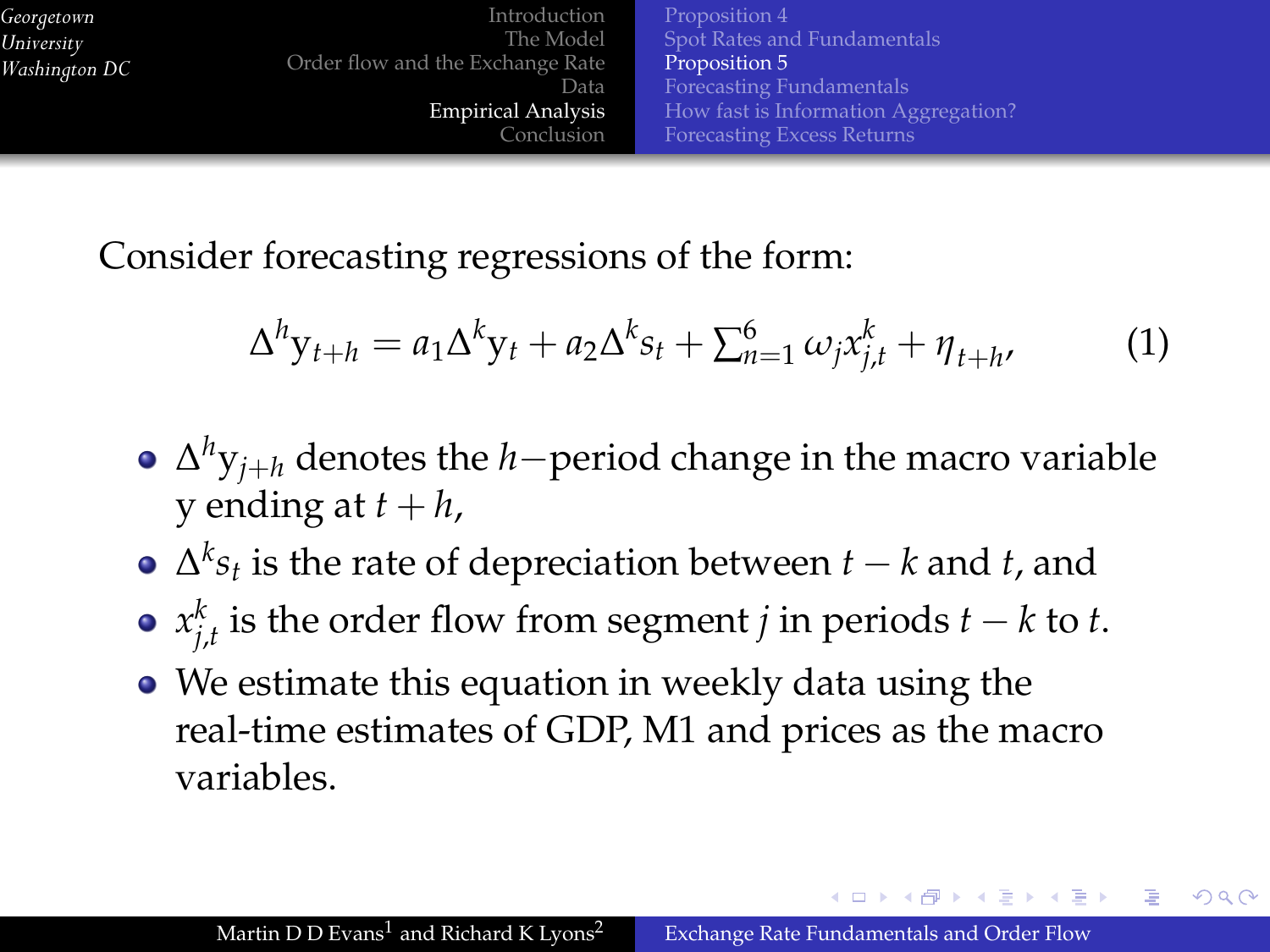[Introduction](#page-3-0) [The Model](#page--1-0) [Order flow and the Exchange Rate](#page--1-0) Data [Empirical Analysis](#page--1-0) [Conclusion](#page-24-0)

[Forecasting Fundamentals](#page-17-0) [Forecasting Excess Returns](#page-21-0)

| Table 4: Forecasting Fundamentals |         |         |                  |                                                                            |                                                                                                |                      |         |         |
|-----------------------------------|---------|---------|------------------|----------------------------------------------------------------------------|------------------------------------------------------------------------------------------------|----------------------|---------|---------|
|                                   |         |         | US Output Growth |                                                                            |                                                                                                | German Output Growth |         |         |
| Forecasting Variables             |         |         |                  | month 2 months 1 quarter 2 quarters 1 months 2 months 1 quarter 2 quarters |                                                                                                |                      |         |         |
| Output                            | 0.002   | 0.003   | 0.022            | 0.092                                                                      | 0.004                                                                                          | 0.063                | 0.089   | 0.006   |
|                                   | (0.607) | (0.555) | (0.130)          | (0.087)                                                                    | (0.295)                                                                                        | (0.006)              | (0.009) | (0.614) |
| Spot Rate                         | 0.001   | 0.005   | 0.005            | 0.007                                                                      | 0.058                                                                                          | 0.029                | 0.003   | 0.024   |
|                                   | (0.730) | (0.508) | (0.644)          | (0.650)                                                                    | (0.002)                                                                                        | (0.081)              | (0.625) | (0.536) |
| Output and Spot Rates             | 0.003   | 0.007   | 0.031            | 0.096                                                                      | 0.059                                                                                          | 0.083                | 0.099   | 0.033   |
|                                   | (0.802) | (0.710) | (0.287)          | (0.224)                                                                    | (0.007)                                                                                        | (0.021)              | (0.024) | (0.709) |
| Order Flows                       | 0.032   | 0.080   | 0.189            | 0.246                                                                      | 0.012                                                                                          | 0.085                | 0.075   | 0.306   |
|                                   | (0.357) | (0.145) | (0.002)          | (0.000)                                                                    | (0.806)                                                                                        | (0.227)              | (0.299) | (0.000) |
| All                               | 0.052   | 0.086   | 0.199            | 0.420                                                                      | 0.087                                                                                          | 0.165                | 0.156   | 0.324   |
|                                   | (0.383) | (0.195) | (0.011)          | (0.000)                                                                    | (0.021)                                                                                        | (0.037)              | (0.130) | (0.000) |
|                                   |         |         | US Inflation     |                                                                            | German Inflation<br>month 2 months 1 quarter 2 quarters 1 months 2 months 1 quarter 2 quarters |                      |         |         |
| Forecasting Variables             |         |         |                  |                                                                            |                                                                                                |                      |         |         |
| Inflation                         | 0.003   | 0.024   | 0.005            | 0.053                                                                      | 0.007                                                                                          | 0.037                | 0.053   | 0.024   |
|                                   | (0.461) | (0.146) | (0.487)          | (0.213)                                                                    | (0.402)                                                                                        | (0.067)              | (0.040) | (0.232) |
| Spot Rate                         | 0.005   | 0.007   | 0.013            | 0.016                                                                      | 0.081                                                                                          | 0.000                | 0.000   | 0.033   |
|                                   | (0.351) | (0.419) | (0.391)          | (0.457)                                                                    | (0.000)                                                                                        | (0.962)              | (0.858) | (0.305) |
| Inflation and Spot Rates          | 0.007   | 0.028   | 0.015            | 0.060                                                                      | 0.088                                                                                          | 0.038                | 0.053   | 0.051   |
|                                   | (0.505) | (0.352) | (0.636)          | (0.441)                                                                    | (0.002)                                                                                        | (0.214)              | (0.112) | (0.364) |
| Order Flows                       | 0.025   | 0.050   | 0.116            | 0.212                                                                      | 0.050                                                                                          | 0.116                | 0.178   | 0.271   |
|                                   | (0.773) | (0.629) | (0.052)          | (0.000)                                                                    | (0.429)                                                                                        | (0.010)              | (0.025) | (0.000) |
| All                               | 0.031   | 0.082   | 0.124            | 0.240                                                                      | 0.127                                                                                          | 0.158                | 0.258   | 0.511   |
|                                   | (0.788) | (0.151) | (0.010)          | (0.000)                                                                    | (0.005)                                                                                        | (0.021)              | (0.005) | (0.000) |

Martin D D Evans<sup>1</sup> and Richard K Lyons<sup>2</sup> [Exchange Rate Fundamentals and Order Flow](#page-2-0)

重

<span id="page-17-0"></span> $299$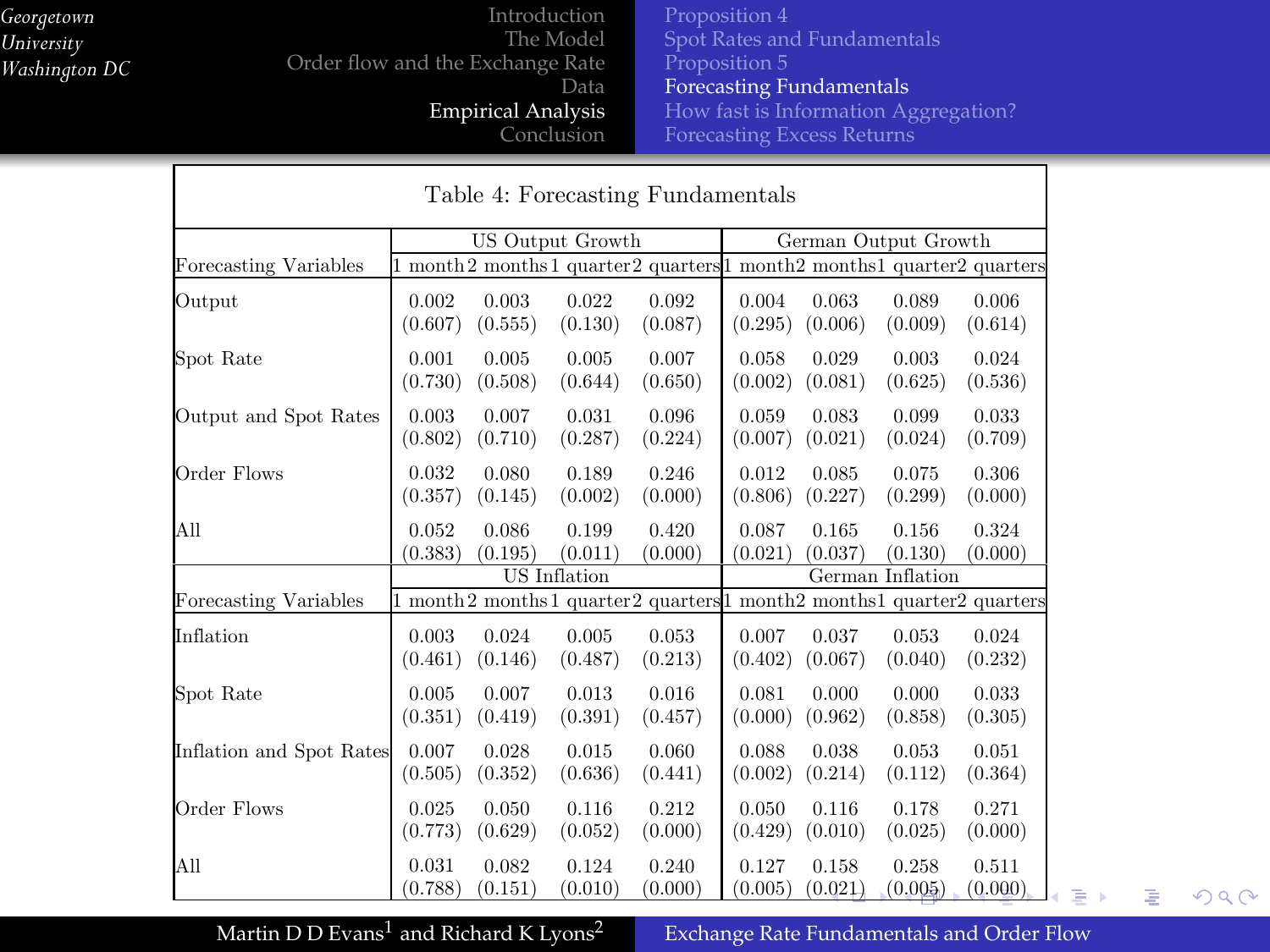[Introduction](#page-3-0) [The Model](#page--1-0) [Order flow and the Exchange Rate](#page--1-0) Data [Empirical Analysis](#page--1-0) [Conclusion](#page-24-0)

[Forecasting Fundamentals](#page-17-0) [Forecasting Excess Returns](#page-21-0)

イロトス個 トスミトスミト

重

<span id="page-18-0"></span> $299$ 

|                         | US Money Growth |         |         | German Money Growth                                                  |         |         |         |         |
|-------------------------|-----------------|---------|---------|----------------------------------------------------------------------|---------|---------|---------|---------|
| Forecasting Variables   |                 |         |         | 1 month2 months1 quarter2 quarters1 month2 months1 quarter2 quarters |         |         |         |         |
| Money Growth            | 0.071           | 0.219   | 0.253   | 0.329                                                                | 0.050   | 0.111   | 0.122   | 0.041   |
|                         | (0.009)         | (0.000) | (0.000) | (0.000)                                                              | (0.023) | (0.005) | (0.017) | (0.252) |
| Spot Rate               | 0.021           | 0.001   | 0.003   | 0.005                                                                | 0.002   | 0.044   | 0.036   | 0.065   |
|                         | (0.054)         | (0.778) | (0.732) | (0.619)                                                              | (0.558) | (0.031) | (0.123) | (0.343) |
| M Growth and Spot Rates | 0.086           | 0.220   | 0.267   | 0.333                                                                | 0.050   | 0.130   | 0.129   | 0.080   |
|                         | (0.002)         | (0.000) | (0.000) | (0.000)                                                              | (0.075) | (0.004) | (0.040) | (0.403) |
| Order Flows             | 0.034           | 0.119   | 0.280   | 0.424                                                                | 0.026   | 0.082   | 0.152   | 0.578   |
|                         | (0.466)         | (0.239) | (0.026) | (0.000)                                                              | (0.491) | (0.147) | (0.037) | (0.000) |
| All                     | 0.096           | 0.282   | 0.417   | 0.540                                                                | 0.074   | 0.175   | 0.284   | 0.624   |
|                         | (0.056)         | (0.000) | (0.000) | (0.000)                                                              | (0.244) | (0.020) | (0.001) | (0.000) |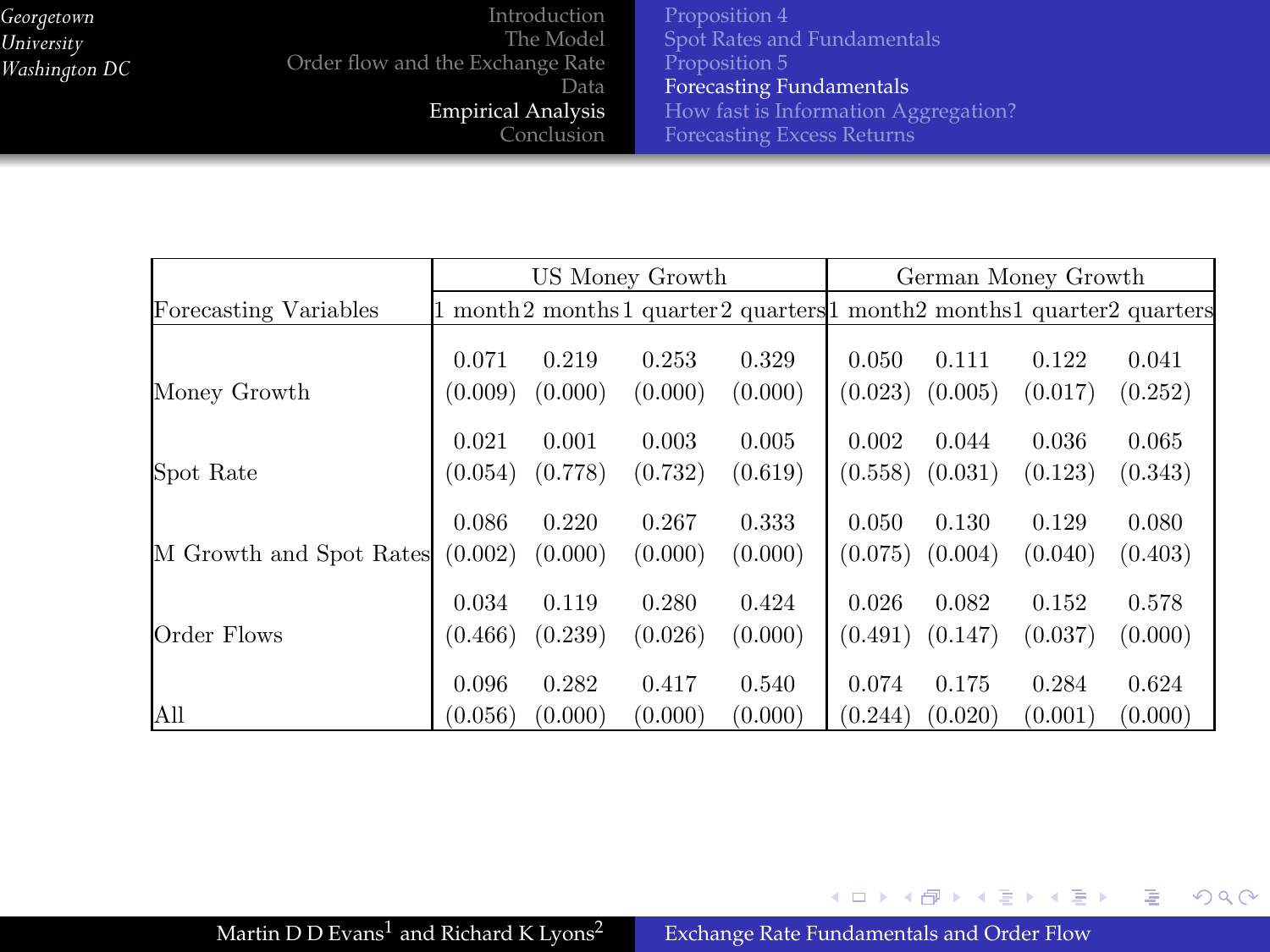[Introduction](#page-3-0) [The Model](#page--1-0) [Order flow and the Exchange Rate](#page--1-0) Data [Empirical Analysis](#page--1-0) [Conclusion](#page-24-0) [Spot Rates and Fundamentals](#page--1-0) [Forecasting Fundamentals](#page-17-0) [Forecasting Excess Returns](#page-21-0)

メロトメ部 トメミトメミト

重

 $\Omega$ 

#### **Table 5A: Forecasting Contributions, US Fundamentals**

| Forecasting | hor.           |             | Spot Rate Fundamental | Corporate |          | Traders   |          | Investors |          | All Flows  |
|-------------|----------------|-------------|-----------------------|-----------|----------|-----------|----------|-----------|----------|------------|
| Variable    |                |             |                       | US.       | Non-US   | US        | $Non-US$ | US        | $Non-US$ |            |
| <b>GDP</b>  | 1              | $-0.013$    | $-0.111$              | 1.476     | 0.329    | $-0.235$  | 0.283    | $-0.099$  | $-0.116$ |            |
|             |                | 0.230       | 1.689                 | 8.797**   | 3.579    | 2.946     | 0.483    | 0.684     | 1.575    | 18.064**   |
|             | $\mathfrak{D}$ | $-0.109$    | $-0.449$              | 0.709     | 0.283    | 0.607     | $-0.218$ | $-0.662$  | 0.281    |            |
|             |                | $-2.332***$ | 13.544                | 6.300     | 2.763    | 15.921**  | 0.458    | 3.600     | 1.839    | $30.882**$ |
| Inflation   | 1              | 0.005       | 0.048                 | $-0.144$  | 0.040    | 0.037     | $-0.068$ | $-0.072$  | 0.020    |            |
|             |                | $0.987**$   | 0.330                 | 1.874     | 1.829    | 2.406     | 1.955    | 1.301     | 1.695    | $11.06**$  |
|             | $\overline{2}$ | $-0.006$    | 0.184                 | 0.141     | $-0.010$ | $-0.045$  | 0.083    | $-0.020$  | 0.100    |            |
|             |                | $-1.247**$  | 4.150                 | 0.664     | $-0.602$ | 1.027     | 1.525    | 0.993     | 17.236*  | $20.842**$ |
| M. Growth   | 1              | 0.360       | 0.425                 | 0.919     | $-0.957$ | 2.129     | $-5.184$ | $-9.573$  | $-2.477$ |            |
|             |                | $0.577***$  | 21.427**              | 0.633     | $-0.826$ | $-0.045$  | 3.020    | 14.798**  | 2.160    | 19.74**    |
|             | $\overline{2}$ | $-1.039$    | 0.439                 | 1.391     | $-3.944$ | 5.292     | $-1.806$ | $-10.537$ | $-0.056$ |            |
|             |                | $1.962***$  | $30.842**$            | 1.259     | $-2.929$ | $1.657**$ | 0.855    | 19.764*   | 0.009    | $20.615*$  |

Notes: The upper entry in each cell is the OLS coefficient in the forecasting equation computed at either the 1 or 2 quarter horizon. The lower entry is the percentage contribution to the variance of the forecast variable. Marginal significance levels for the null hypothesis that there is no forecasting power in spot rates or order flows are denoted by \*, \*\*, and \*\*\* for 10%, 5% and 1%. All marginal significance levels are computed from the finite sample bootstrap distribution.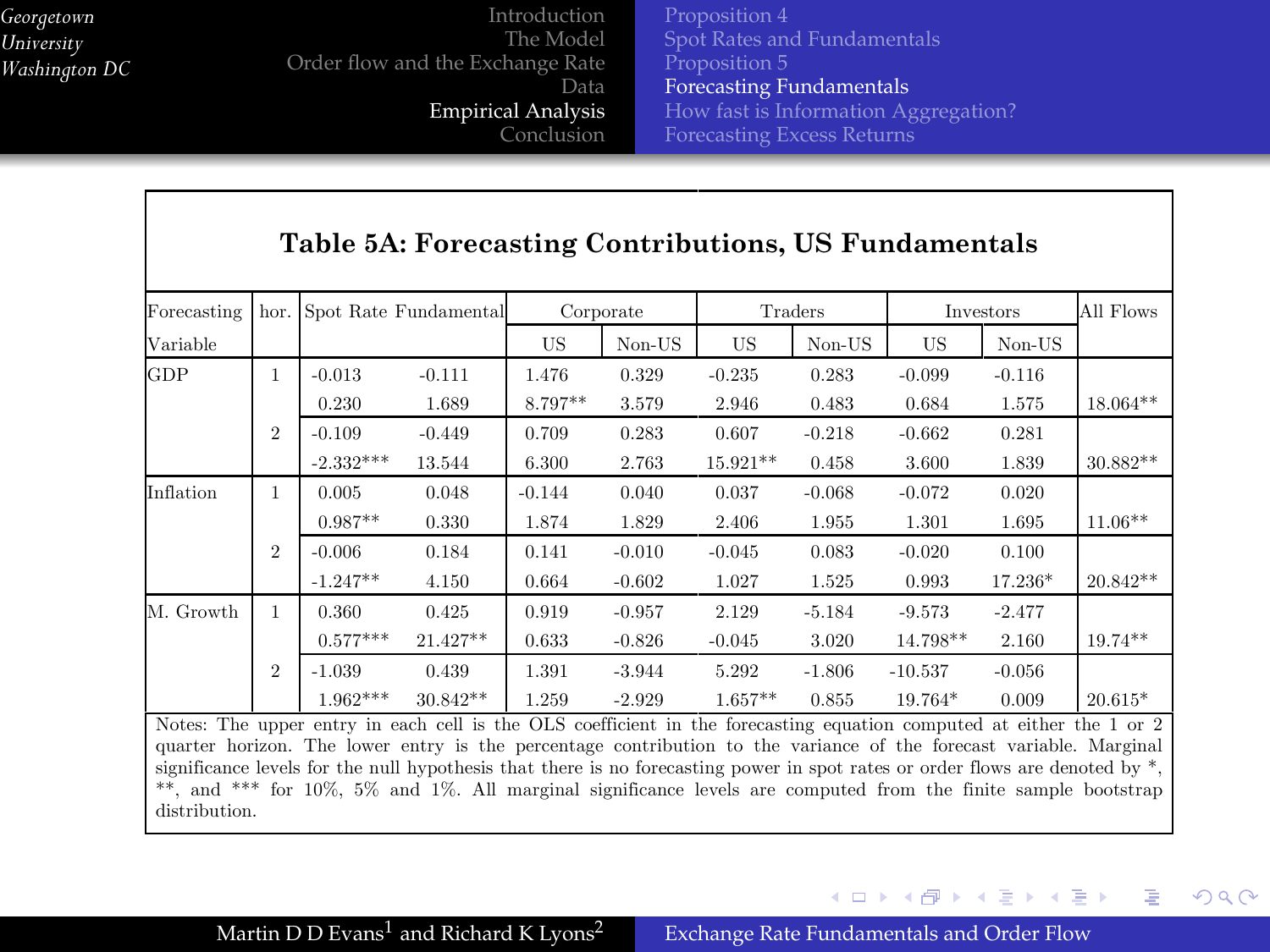[Introduction](#page-3-0) [The Model](#page--1-0) [Order flow and the Exchange Rate](#page--1-0) Data [Empirical Analysis](#page--1-0) [Conclusion](#page-24-0) [Proposition 4](#page--1-0) [Forecasting Fundamentals](#page-17-0) [How fast is Information Aggregation?](#page--1-0) [Forecasting Excess Returns](#page-21-0)

メロトメ部 トメミトメミト

<span id="page-20-0"></span>E

 $\Omega$ 

#### **Table 5B: Forecasting Contributions, German Fundamentals** Forecasting hor. Spot Rate Fundamental Corporate Traders Investors All Flows Variable | | US Non-US US Non-US US Non-US US Non-US GDP | 1 | 0.095 -0.281 | -0.983 -0.712 0.302 -0.997 -0.726 -0.426 0.617\*\*\* 8.814\* 0.257 2.108 0.409 2.646 0.368 0.394 6.181\* 2 -0.042 -0.106 -1.677 0.260 0.024 -0.845 1.402 1.170 -0.859 0.837 2.630 -0.730 0.095 3.026 6.511 19.995 31.527\* Inflation 1 -0.192 -0.286 2.315 0.167 -0.068 -3.479 -2.701 1.027 -0.307\*\*\* 6.483\* 2.485 0.065 0.052 9.421\*\* 5.384 2.171 19.578\*\* 2 -0.531 -0.491 1.764 0.714 0.104 -3.242 -4.703 1.394  $7.156***$   $7.040*$   $2.263$   $3.142$   $-0.327$   $3.287$   $25.076*$   $3.355$   $36.797**$ M. Growth 1 0.724 0.396 -3.224 2.408 -0.233 3.210 5.180 -5.215 -3.982\*\*\* 13.880\*\* 0.443 1.928 0.154 1.046 1.749 13.150\*\* 18.469\*\*\* 2 1.143 0.243 5.670 -3.091 0.203 8.813 -4.129 -11.436 -6.683\*\*\* 4.935 0.938 0.349 -0.067 10.483\* 1.530 50.605\*\*\* 63.838\*\*\*

Notes: The upper entry in each cell is the OLS coefficient in the forecasting equation computed at either the 1 or 2 quarter horizon. The lower entry is the percentage contribution to the variance of the forecast variable. Marginal significance levels for the null hypothesis that there is no forecasting power in spot rates or order flows are denoted by  $*$ . \*\*, and \*\*\* for 10%, 5% and 1%. All marginal significance levels are computed from the finite sample bootstrap distribution.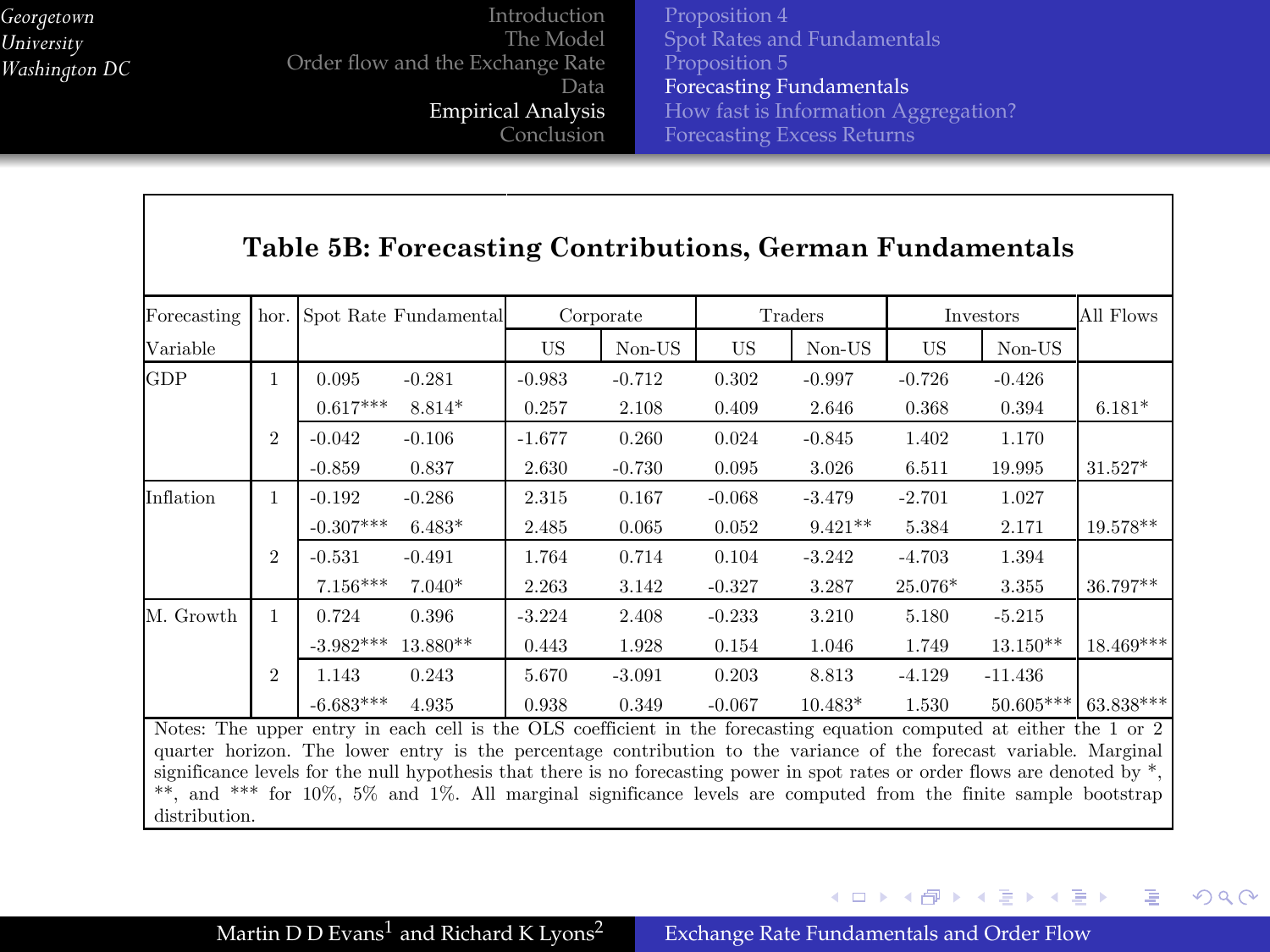| Georgetown<br>University<br>Washington DC | Introduction<br>The Model<br>Order flow and the Exchange Rate<br>Data<br><b>Empirical Analysis</b><br>Conclusion | Proposition 4<br>Spot Rates and Fundamentals<br>Proposition 5<br>Forecasting Fundamentals<br>How fast is Information Aggregation? |
|-------------------------------------------|------------------------------------------------------------------------------------------------------------------|-----------------------------------------------------------------------------------------------------------------------------------|
|                                           |                                                                                                                  | <b>Forecasting Excess Returns</b>                                                                                                 |

If information aggregation takes time, order flows should have forecasting power for future changes in spot rates over the corresponding learning period. Consider then

$$
\Delta^{h} s_{t+h} + i_t^{*h} - i_t^h = \delta_0 + \sum_{j=1}^{6} \delta_j x_{j,t}^h + \omega_{t+h}.
$$

<span id="page-21-0"></span>A + + = + + =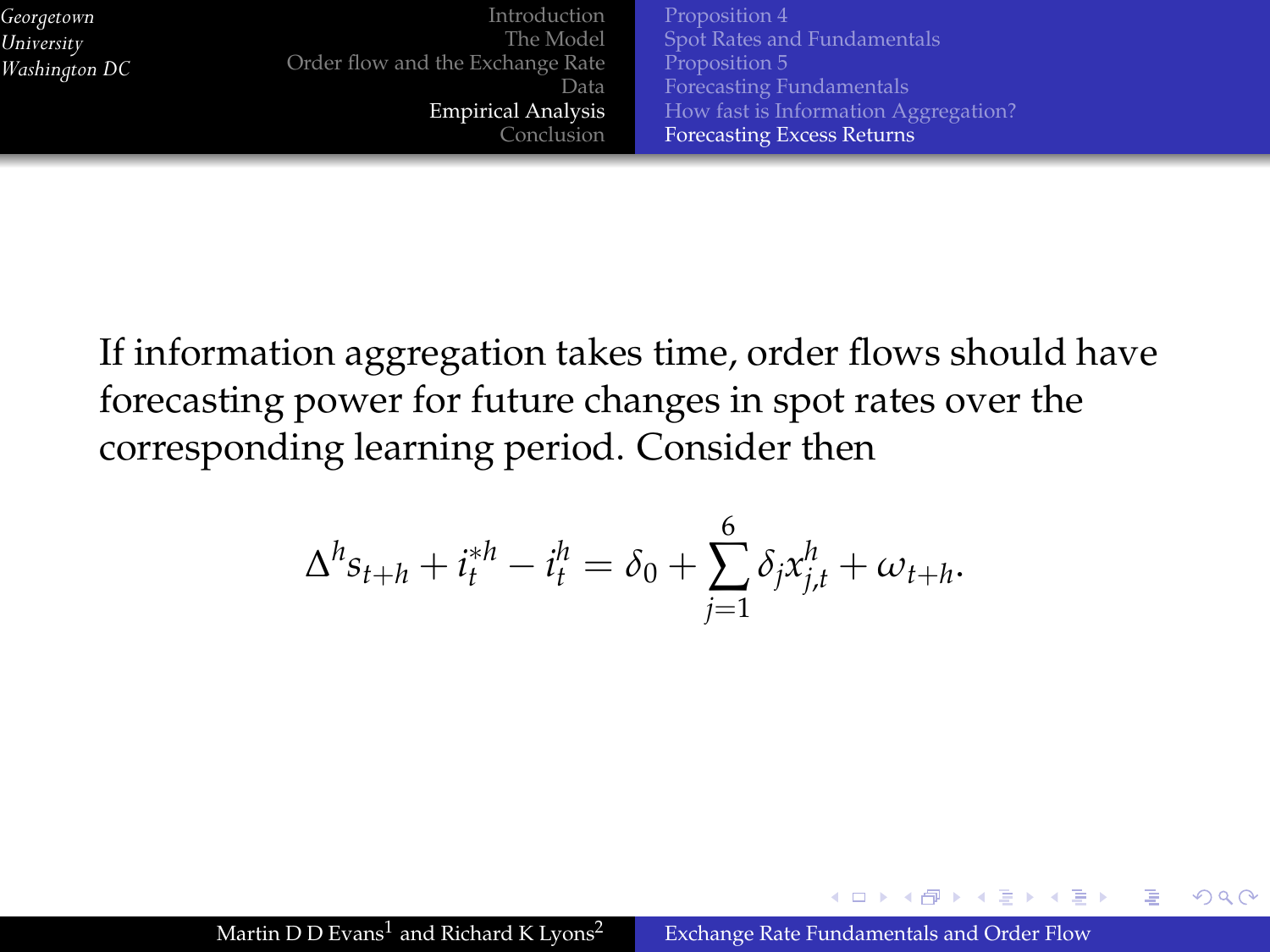| Georgetown    |  |
|---------------|--|
| University    |  |
| Washington DC |  |

[Introduction](#page-3-0) [The Model](#page--1-0) [Order flow and the Exchange Rate](#page--1-0) Data [Empirical Analysis](#page--1-0) [Conclusion](#page-24-0)

[Proposition 4](#page--1-0) [Spot Rates and Fundamentals](#page--1-0) [Forecasting Fundamentals](#page-17-0) [How fast is Information Aggregation?](#page--1-0) [Forecasting Excess Returns](#page-21-0)

イロトメ 御 トメ 君 トメ 君 ト

|         |         |           |          | Table 6: Forecasting Regressions for Excess Returns |           |          |       |           |
|---------|---------|-----------|----------|-----------------------------------------------------|-----------|----------|-------|-----------|
| Horizon |         | Corporate | Traders  |                                                     | Investors |          |       |           |
|         | US      | $Non-US$  | US       | Non-US                                              | US        | $Non-US$ |       | (p-value) |
| 1 week  | 1.119   | $-0.061$  |          |                                                     |           |          | 0.027 | 10.243    |
|         | (0.365) | (0.170)   |          |                                                     |           |          |       | (0.006)   |
|         |         |           | 0.045    | 0.205                                               |           |          | 0.003 | 0.983     |
|         |         |           | (0.162)  | (0.225)                                             |           |          |       | (0.612)   |
|         |         |           |          |                                                     | $-0.652$  | 0.222    | 0.015 | 6.003     |
|         |         |           |          |                                                     | (0.304)   | (0.183)  |       | (0.050)   |
|         | 1.074   | $-0.008$  | $-0.071$ | 0.039                                               | $-0.421$  | 0.247    | 0.037 | 16.207    |
|         | (0.363) | (0.189)   | (0.161)  | (0.228)                                             | (0.309)   | (0.196)  |       | (0.013)   |
| month   | 1.179   | $-0.051$  |          |                                                     |           |          | 0.119 | 18.041    |
|         | (0.306) | (0.133)   |          |                                                     |           |          |       | (0.000)   |
|         |         |           | 0.090    | 0.135                                               |           |          | 0.010 | 1.116     |
|         |         |           | (0.160)  | (0.173)                                             |           |          |       | (0.572)   |
|         |         |           |          |                                                     | $-0.965$  | 0.131    | 0.110 | 15.434    |
|         |         |           |          |                                                     | (0.264)   | (0.109)  |       | (0.000)   |
|         | 0.985   | $-0.008$  | 0.001    | $-0.038$                                            | $-0.762$  | 0.146    | 0.185 | 33.629    |
|         | (0.259) | (0.137)   | (0.136)  | (0.182)                                             | (0.242)   | (0.128)  |       | (0.000)   |

- These findings are not inconsistent with standard definitions of market efficiency: Only dealers observe order flows.
- The heterogeneity in coefficients is accounted for in Evans and Lyons (2006, IJFE).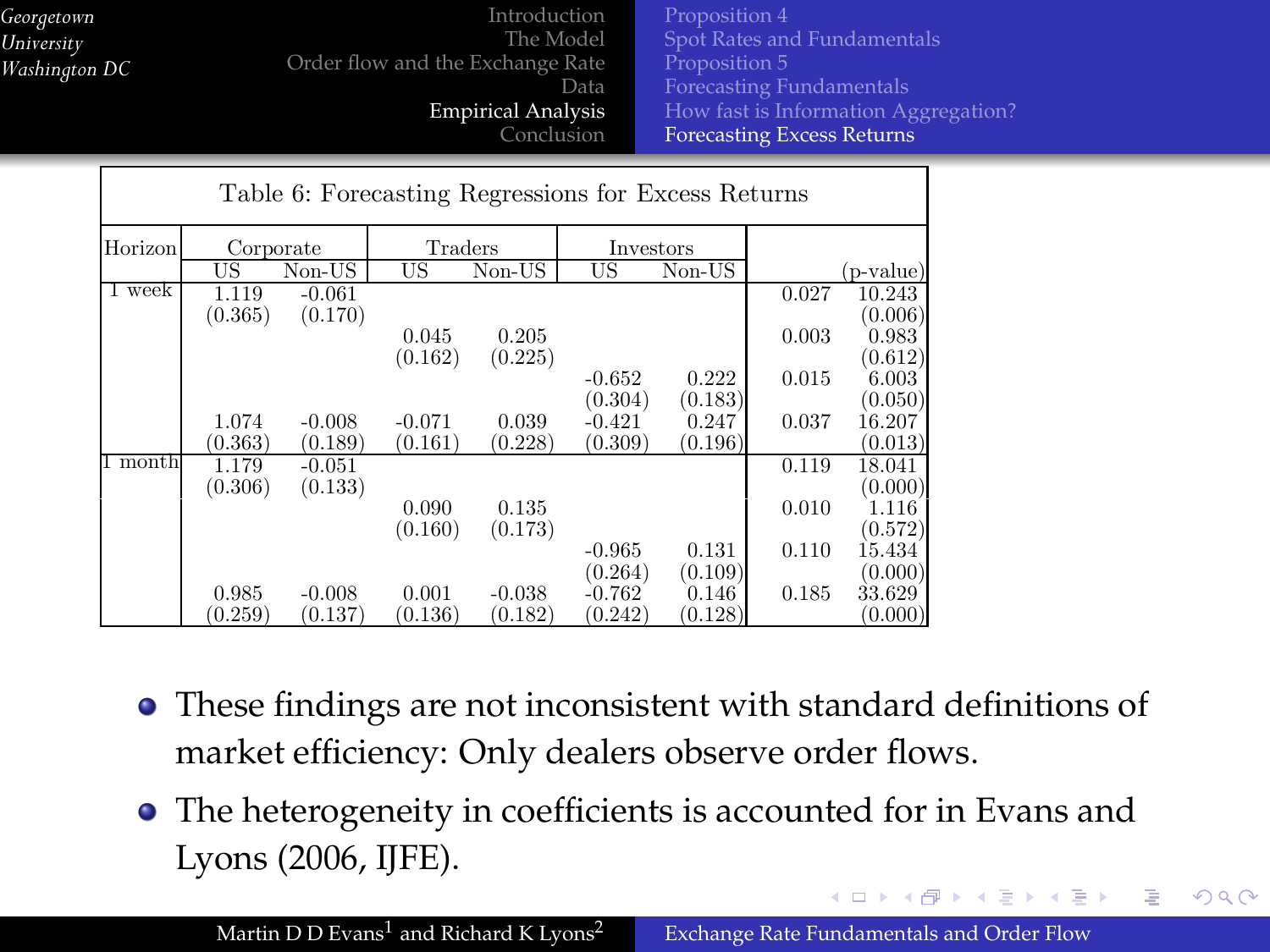| Georgetown<br>University<br>Washington DC | Introduction<br>The Model<br>Order flow and the Exchange Rate<br>Data.<br><b>Empirical Analysis</b><br>Conclusion | Proposition 4<br>Spot Rates and Fundamentals<br>Proposition 5<br>Forecasting Fundamentals<br>How fast is Information Aggregation?<br><b>Forecasting Excess Returns</b> |
|-------------------------------------------|-------------------------------------------------------------------------------------------------------------------|------------------------------------------------------------------------------------------------------------------------------------------------------------------------|
|                                           |                                                                                                                   |                                                                                                                                                                        |

### Forecasting ability of order flows holds out-of-sample as well.

| Model                                   | Horizon h        |         | 5       | 10      | 15      | 20      |  |  |
|-----------------------------------------|------------------|---------|---------|---------|---------|---------|--|--|
|                                         | (trading days)   |         |         |         |         |         |  |  |
| Micro II                                | <b>MSE Ratio</b> | 0.961   | 0.876   | 0.848   | 0.810   | 0.806   |  |  |
|                                         | p-value          | (0.062) | (0.012) | (0.046) | (0.023) | (0.027) |  |  |
|                                         |                  |         |         |         |         |         |  |  |
|                                         | var contrb.      | 0.027   | 0.057   | 0.102   | 0.122   | 0.157   |  |  |
|                                         | p-value          | (0.005) | (0.018) | (0.005) | (0.007) | (0.002) |  |  |
| Source: Evans and Lyons (2005 AER P&P). |                  |         |         |         |         |         |  |  |

4 0 8

 $\mathcal{A}$  and  $\mathcal{A}$  . The set of  $\mathbb{R}$  is

<span id="page-23-0"></span>重

 $299$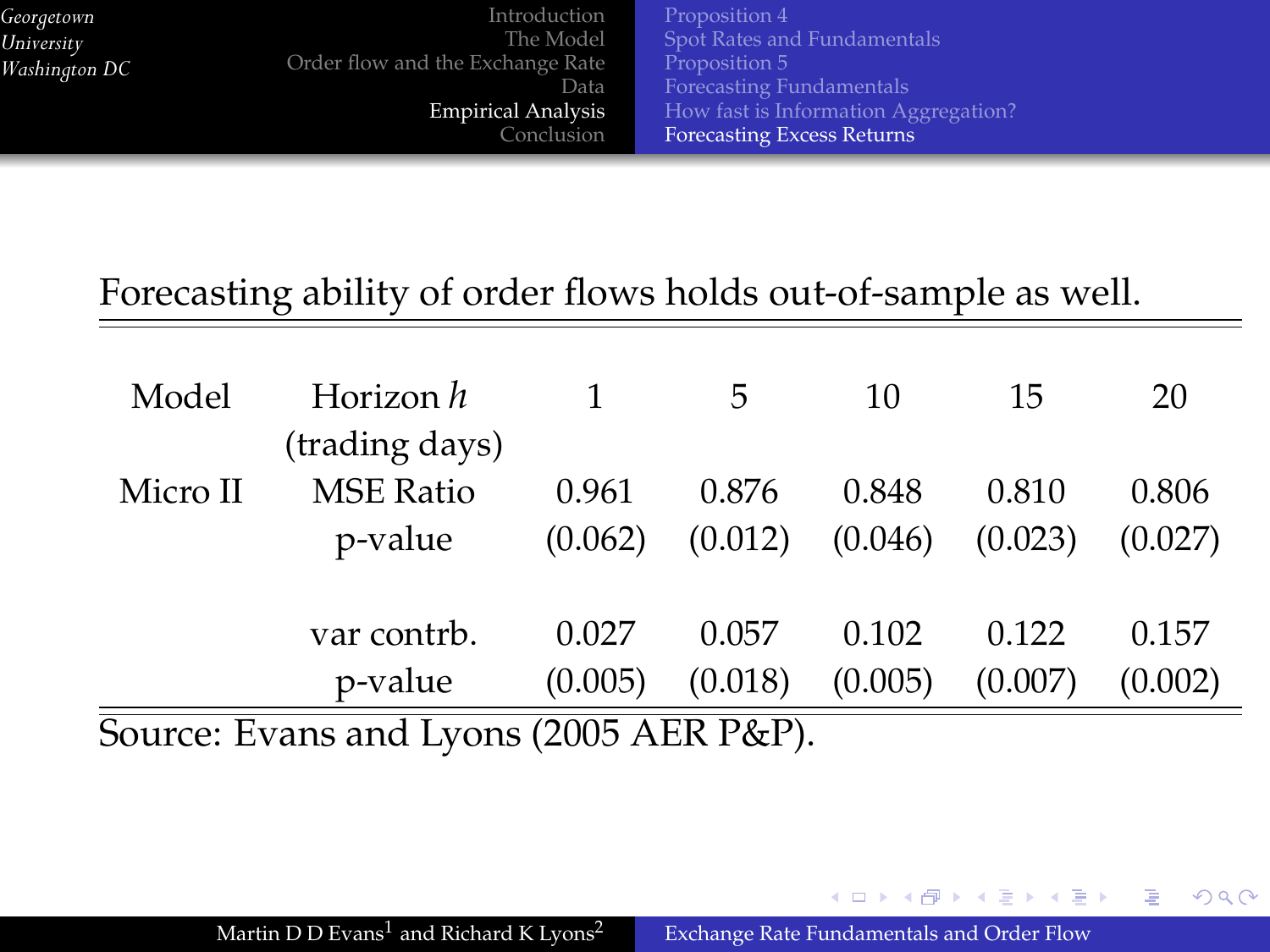[Introduction](#page-3-0) [The Model](#page--1-0) [Order flow and the Exchange Rate](#page--1-0) Data [Empirical Analysis](#page--1-0) [Conclusion](#page-24-0)

## Conclusion

Transaction flows in the FX market convey information about the PV of fundamentals that is not captured in macro econometric measures. In particular:

**•** transaction flows forecast future macro variables such as output growth, money growth, and inflation,

<span id="page-24-0"></span>イロト イ母 トイヨ トイヨト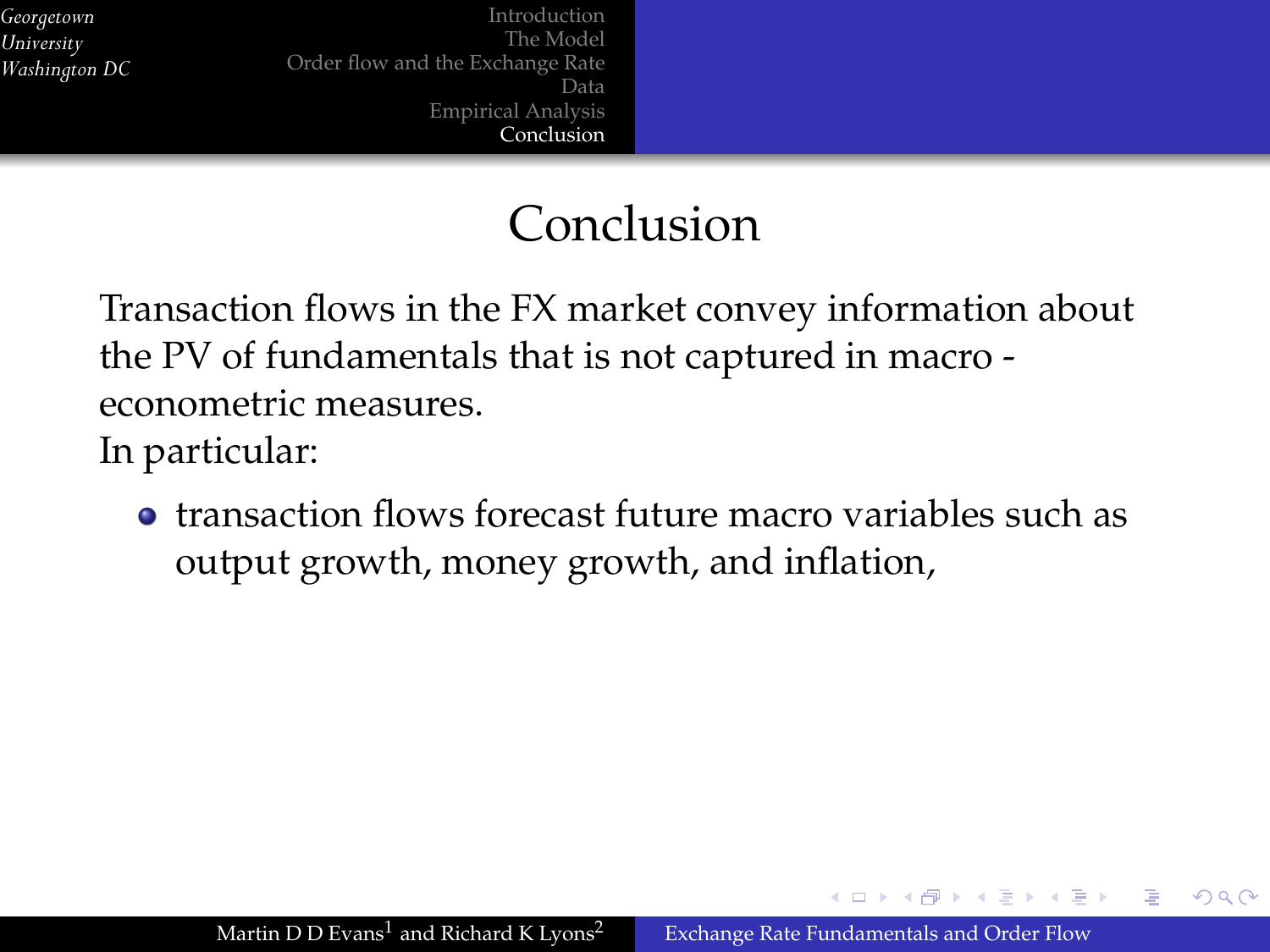[Introduction](#page-3-0) [The Model](#page--1-0) [Order flow and the Exchange Rate](#page--1-0) Data [Empirical Analysis](#page--1-0) [Conclusion](#page-24-0)

## Conclusion

Transaction flows in the FX market convey information about the PV of fundamentals that is not captured in macro econometric measures. In particular:

- **•** transaction flows forecast future macro variables such as output growth, money growth, and inflation,
- transaction flows generally forecast these macro variables better than spot rates do,

イロト イ母 トイヨ トイヨト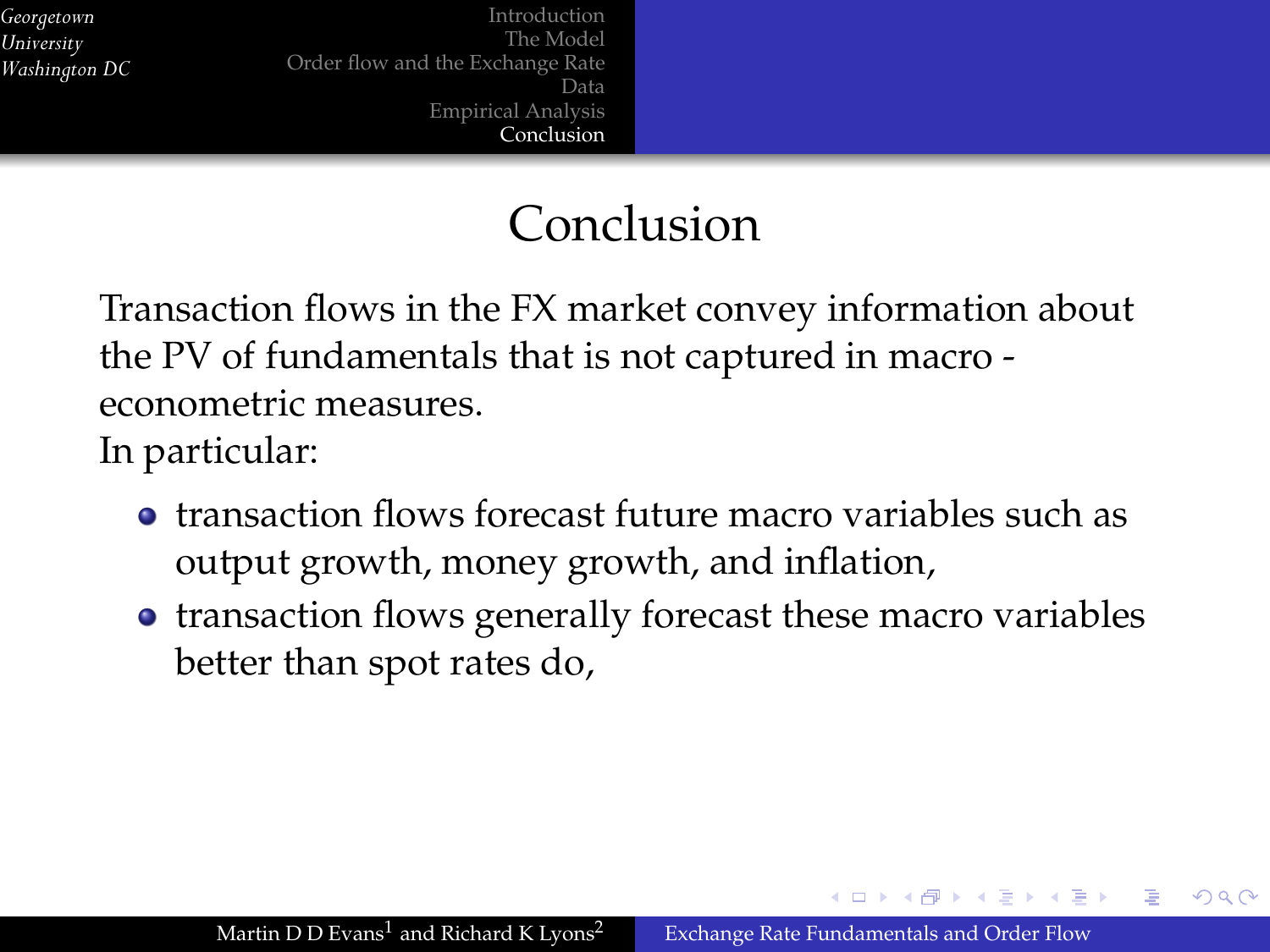[Introduction](#page-3-0) [The Model](#page--1-0) [Order flow and the Exchange Rate](#page--1-0) Data [Empirical Analysis](#page--1-0) [Conclusion](#page-24-0)

## Conclusion

Transaction flows in the FX market convey information about the PV of fundamentals that is not captured in macro econometric measures. In particular:

- **•** transaction flows forecast future macro variables such as output growth, money growth, and inflation,
- transaction flows generally forecast these macro variables better than spot rates do,
- transaction flows forecast future spot rates, and

<span id="page-26-0"></span>イロト イ母 トイヨ トイヨト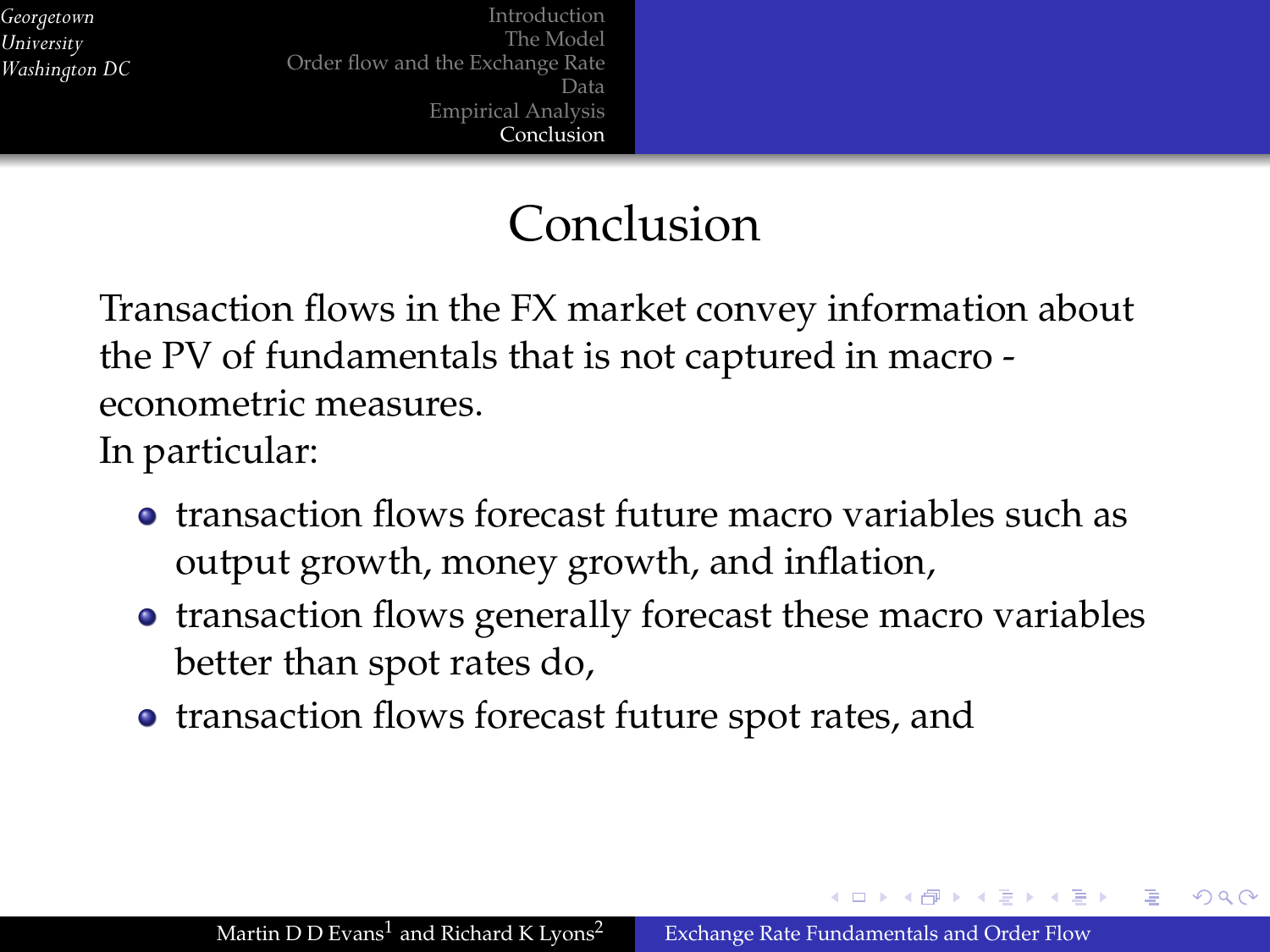[Introduction](#page-3-0) [The Model](#page--1-0) [Order flow and the Exchange Rate](#page--1-0) Data [Empirical Analysis](#page--1-0) [Conclusion](#page-24-0)

## <span id="page-27-0"></span>Conclusion

Transaction flows in the FX market convey information about the PV of fundamentals that is not captured in macro econometric measures.

In particular:

- **•** transaction flows forecast future macro variables such as output growth, money growth, and inflation,
- transaction flows generally forecast these macro variables better than spot rates do,
- transaction flows forecast future spot rates, and
- though flows convey new information about future fundamentals, much of this information is still not impounded in the spot rate one quart[er](#page-26-0) l[at](#page-28-0)[e](#page-23-0)[r.](#page-24-0)